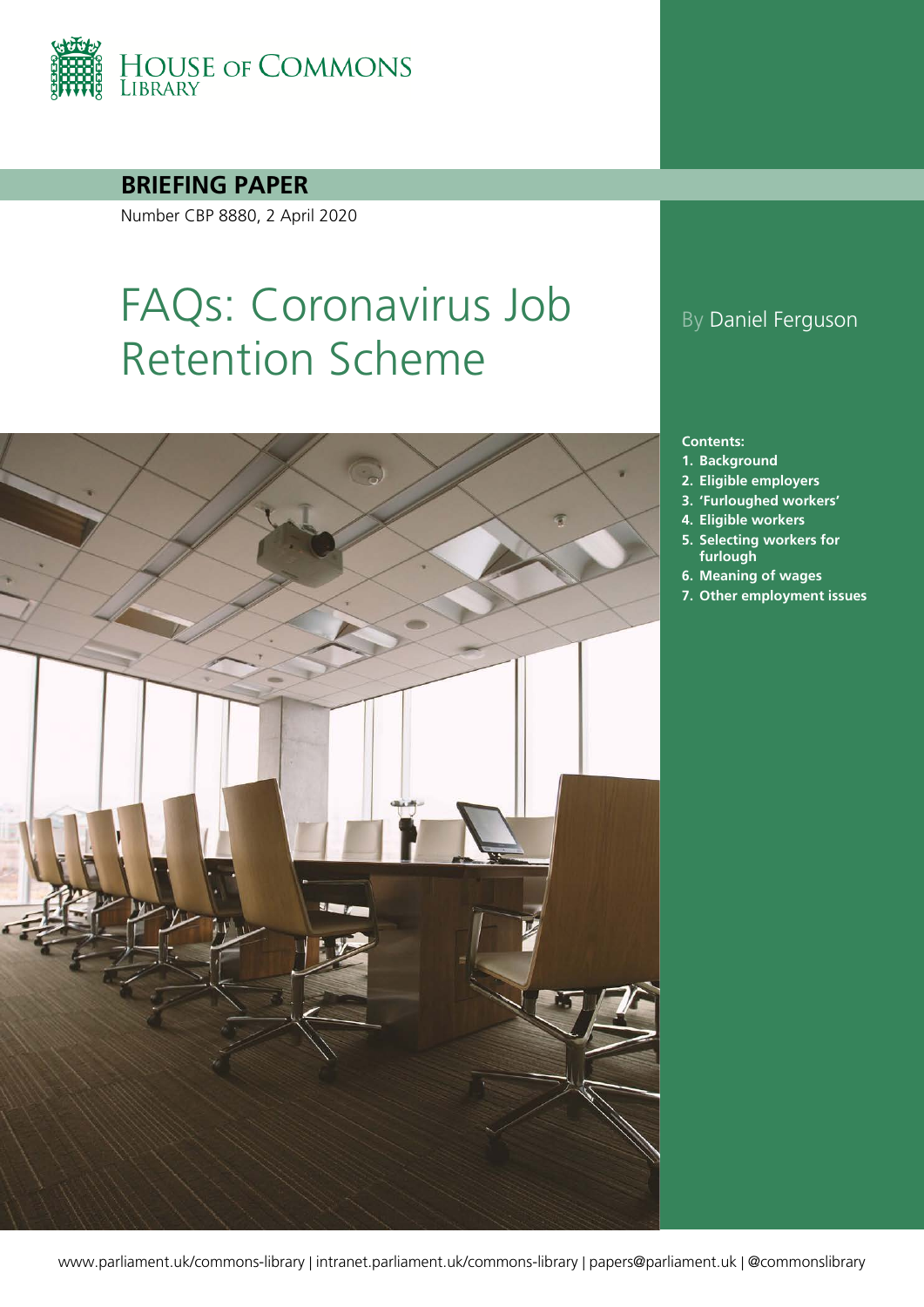## **Contents**

| <b>Summary</b> |                                                                                                                                                                                                                                                                                                                                                                                                                                                   | 3                                                           |
|----------------|---------------------------------------------------------------------------------------------------------------------------------------------------------------------------------------------------------------------------------------------------------------------------------------------------------------------------------------------------------------------------------------------------------------------------------------------------|-------------------------------------------------------------|
| 1.             | <b>Background</b>                                                                                                                                                                                                                                                                                                                                                                                                                                 | 4                                                           |
| 2.             | <b>Eligible employers</b><br>Q1. Which employers are eligible?<br>Q2. What can employers claim?<br>Q3. Do employers need to prove they cannot pay their workers?<br>Q4. When will the Scheme come into effect?<br>Q5. How will employers make a claim?                                                                                                                                                                                            | 6<br>6<br>6<br>6<br>$\overline{7}$<br>7                     |
| 3.             | 'Furloughed workers'<br>Q6. What is a furloughed worker?<br>Q7. Does the Scheme cover workers on reduced hours?<br>Q8. How do employers designate a worker as furloughed?<br>Q9. Can workers do volunteer work while on furlough?<br>Q10. Can a worker be furloughed by multiple employers?<br>Q11. Can workers work for other employers while on furlough?<br>Q12. Can workers come on and off furlough?                                         | 8<br>8<br>8<br>8<br>$\overline{9}$<br>9<br>$\mathsf 9$<br>9 |
| 4.             | <b>Eligible workers</b><br>Q13. What workers are covered by the Scheme?<br>Q14. Does the Scheme cover director-employees?<br>Q15. Does the Scheme cover workers who have already been made redundant?<br>Q16. Does the Scheme cover those who have recently been made a job offer?                                                                                                                                                                | 10<br>10<br>10<br>11<br>11                                  |
| 5.             | Selecting workers for furlough<br>Q17. Do employers have an automatic right to furlough workers?<br>Q18. Can workers demand to be furloughed?<br>Q19. Can agency workers and zero-hours workers be furloughed?<br>Q20. What about vulnerable employees?<br>Q21. How should employers select which workers to furlough?<br>Q22. Do employers have to consult workers?<br>Q23. Can employers make redundancies before the Scheme comes into effect? | 13<br>13<br>13<br>14<br>14<br>15<br>15<br>16                |
| 6.             | <b>Meaning of wages</b><br>Q24. What wages are covered by the Scheme?<br>Q25. How will wages be calculated?<br>Q26. Will employers have to top up the wages?<br>Q27. Will employee NICs and pension contributions have to be deducted?<br>Q28. Do furloughed workers have to be paid the National Minimum Wage?                                                                                                                                   | 17<br>17<br>17<br>17<br>17<br>18                            |
| 7.             | <b>Other employment issues</b><br>Q29. Can workers who are on sick leave be furloughed?<br>Q30. Does being furloughed affect maternity rights?<br>Q31. Does being furloughed affect continuity of employment?<br>Q32. Does annual leave continue to accrue during furlough?                                                                                                                                                                       | 19<br>19<br>19<br>20<br>20                                  |

Contributing Authors: Lorraine Conway, Insolvency, Section 1

Cover page image copyright [Click & browse to copyright info for stock image](file://hpap03f/DIS/Shares/Teams/Research%20and%20Library%20Central%20Team/Images/Briefing%20paper%20images/)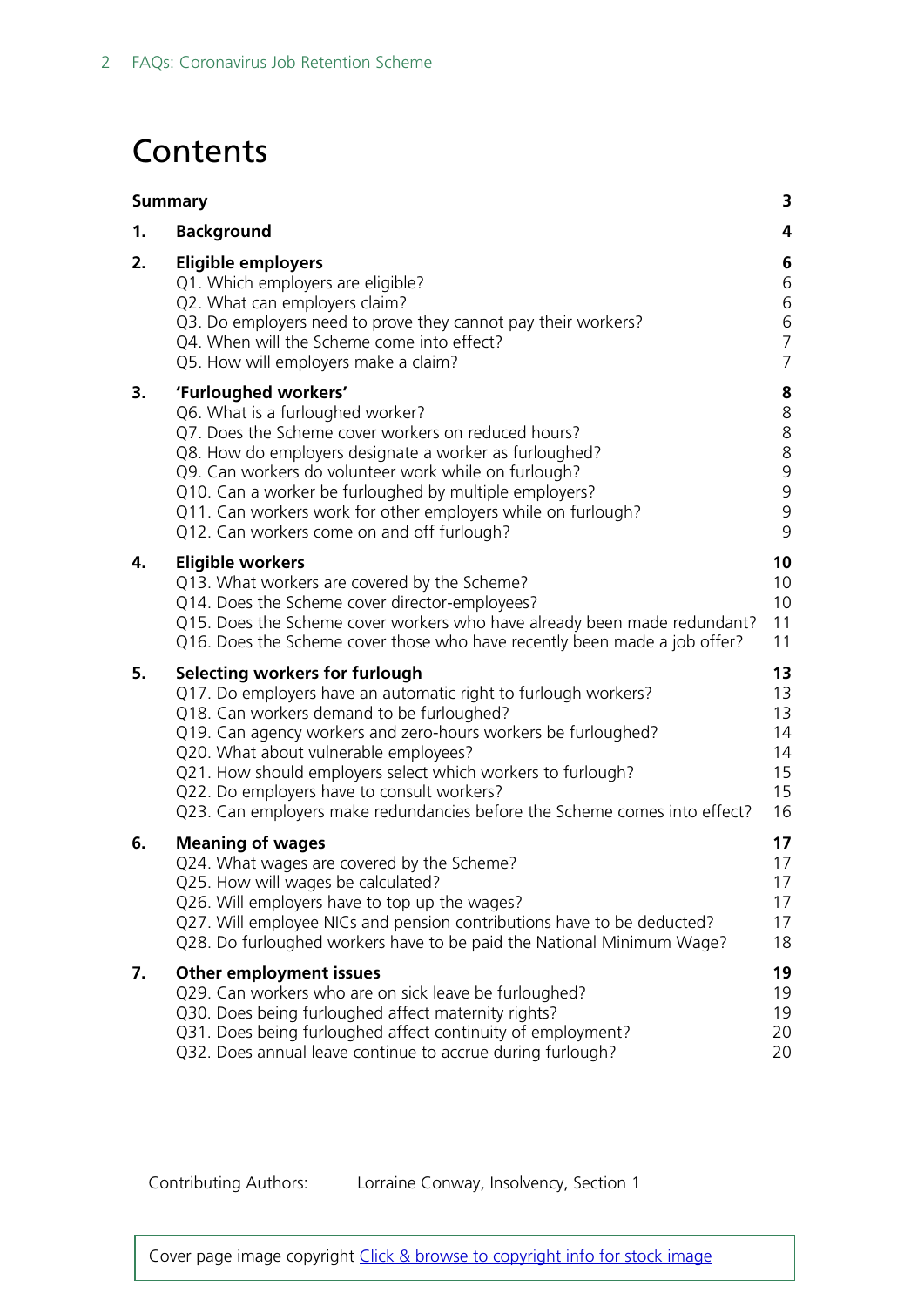## <span id="page-2-0"></span>Summary

On 20 March 2020 the Government announced the Coronavirus Job Retention Scheme. The Scheme is part of a range of Government measures to support businesses during the Covid-19 pandemic which the Chancellor has labelled the "most comprehensive and generous suite of interventions of any major developed country in the world."

Under the Job Retention Scheme, the Government will provide a grant to employers to cover 80% of workers' wages, up to £2,500 per month. The Scheme is set to come into effect by the end of April but will be backdated to 1 March 2020. It will last for three months, although it can be extended.

The purpose of the Scheme is to ensure that employers who cannot pay staff wages do not make redundancies.

Employers can only claim for workers who are 'furloughed'. This is a new concept in UK employment law and describes a situation where a worker remains employed but is not provided with any work. Workers on reduced hours are excluded from the Scheme.

The Scheme is tied to PAYE and employers can only claim for workers who were on their payroll as of 28 February 2020. This would exclude many workers in the gig economy, even if they would be found to be 'workers' under employment law.

The Job Retention Scheme is simply a mechanism through which employers can claim money from HMRC. It does not alter existing employment law rights and obligations.

Employers will normally be liable under the employment contract to pay workers their full wages, even if they cannot provide any work. In many cases, the employment contract would need to be varied to allow employers to furlough a worker on reduced pay. This would likely require the worker's agreement.

The decision to designate a worker as furloughed is one for the employer. This could cause problems for zero-hours workers and agency workers whose employers could simply reduce their work to zero without making a claim under the Scheme.

The Scheme also sits amongst a range of existing statutory employment rights. These include protections from discrimination, protections from unfair dismissal and rights to consultation in cases of collective redundancies. It also includes the rules on statutory sick pay, statutory maternity pay and holiday pay. In many cases, the current Government guidance does not provide indication of how the Scheme will interact with these rights.

This paper covers a number of frequently asked questions on the Job Retention Scheme.

#### **This is a fast-moving area and the paper should be read as correct at the time of publication.**

**This information is provided to Members of Parliament in support of their parliamentary duties and is not intended to address the specific circumstances of any particular individual. A suitably qualified professional should be consulted if specific advice or information is required.**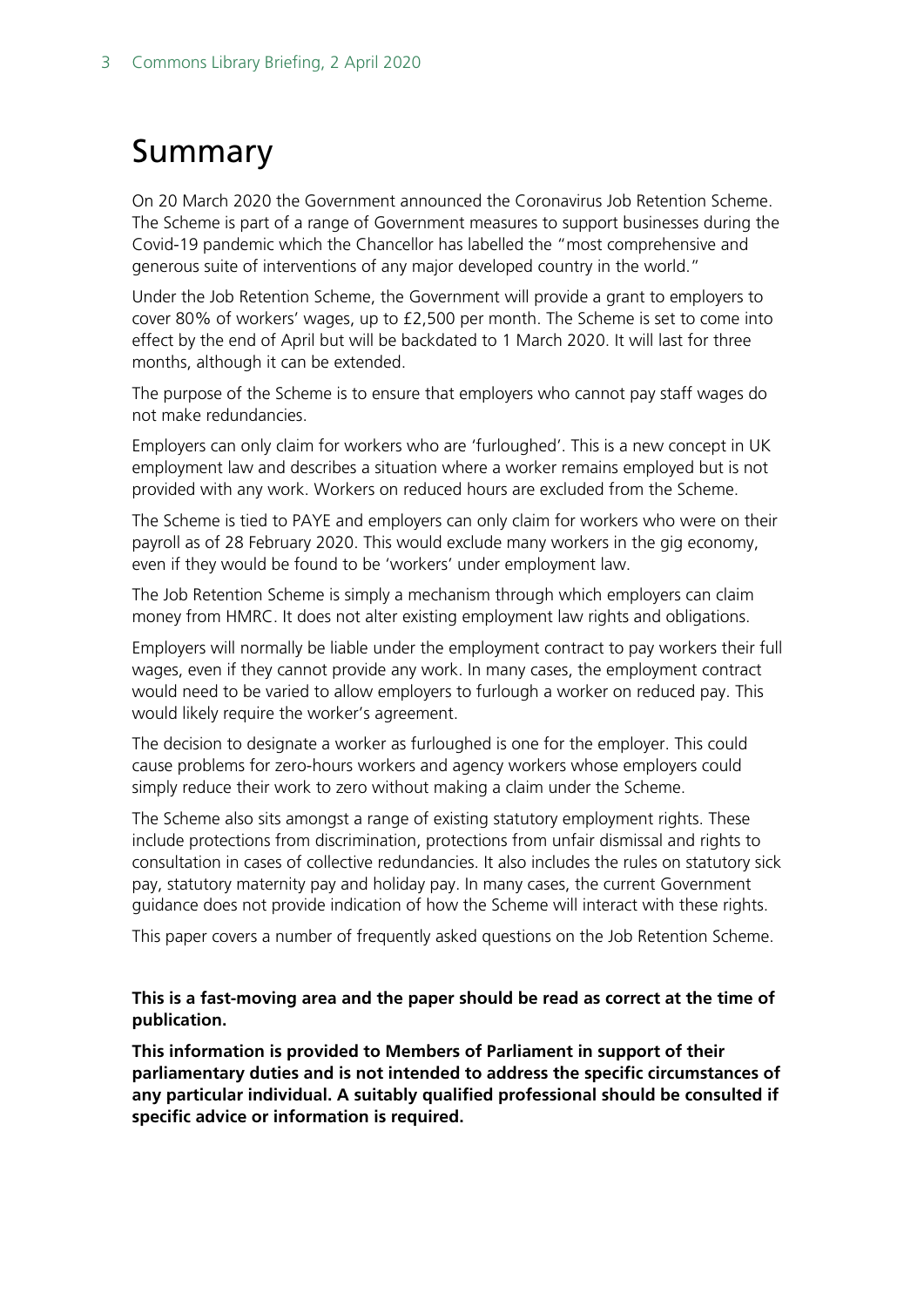## <span id="page-3-0"></span>1. Background

The Covid-19 pandemic continues to have a significant impact on economic activity in the UK, including on jobs and income. An academic survey conducted on 25 March 2020 found that 57% of workers were engaging in less paid work and that 8% of workers had already lost their jobs. It also found that the economic impact of the pandemic was most strongly felt by those in precarious working arrangements. [1](#page-3-1)

On 26 March 2020, the Government made the *[Health Protection](http://www.legislation.gov.uk/uksi/2020/350/contents/made)  [\(Coronavirus, Restrictions\)](http://www.legislation.gov.uk/uksi/2020/350/contents/made) (England) Regulations 2020*. Similar regulations have been made for the other three nations. The regulations require businesses in a range of sectors to close their premises. They also make it an offence for a person to go to work if it is "reasonably possible" for that work to be done from home.

The Government's quidance on self-isolation states that a person who shows symptoms of coronavirus illness must self-isolate for 7 days. Those in the same household as a symptomatic person must isolate for 14 days. Meanwhile the Government's quidance on shielding strongly advises all those in the 'extremely vulnerable' category not to leave their home for 12 weeks.

The Government recognised that these interventions could lead to workers being made redundant.

#### **Coronavirus Job Retention Scheme**

On 20 March 2020, the Chancellor announced the [Coronavirus Job](https://www.businesssupport.gov.uk/coronavirus-job-retention-scheme/)  [Retention Scheme](https://www.businesssupport.gov.uk/coronavirus-job-retention-scheme/) ('JRS'). Under the Scheme the Government will cover 80% of worker's wages up to £2,500 per month.

Both the [Trades Union Congress](https://twitter.com/The_TUC/status/1241062512612855808) (TUC) and the [Confederation of British](https://twitter.com/cbicarolyn/status/1241071810600472578)  [Industry](https://twitter.com/cbicarolyn/status/1241071810600472578) (CBI) welcomed the measures.

Section 76 of the *[Coronavirus Act 2020](http://www.legislation.gov.uk/ukpga/2020/7/contents/enacted/data.htm)* provides that HMRC shall, in relation to Covid-19, have such functions as directed by the Treasury. This would appear to be the legislative basis on which the JRS will operate. The Explanatory Notes say:

This clause provides that Her Majesty's Revenue and Customs (HMRC) have such functions as the Treasury may direct in relation to Covid-19. It allows the Treasury to grant additional functions to HMRC where these are necessary to deliver the Government's response to Covid-19. In particular, it will enable the Treasury to grant the functions necessary for HMRC to pay grants to businesses to deliver the Coronavirus Job Retention Scheme.<sup>[2](#page-3-2)</sup>

The announcement of the Scheme gave rise to a number of questions about its compatibility with existing employment law. This was covered in the Library Insight, Coronavirus Job Retention Scheme: How will it fit [with employment law?](https://commonslibrary.parliament.uk/economy-business/work-incomes/coronavirus-job-retention-scheme-how-will-it-fit-with-employment-law/)

<span id="page-3-1"></span>Abi Adams-Prassl, Teodora Boneva, Marta Golin and Christopher Rauh, Inequality in [the Impact of the Coronavirus Shock: New Survey Evidence for the UK,](https://abiadams.com/wp-content/uploads/2020/04/UK_Inequality_Briefing.pdf) 1 April 2020.

<span id="page-3-2"></span><sup>&</sup>lt;sup>2</sup> HL Bill 110 [Explanatory Notes \(t](https://publications.parliament.uk/pa/bills/lbill/58-01/110/5801110en.pdf#page=70)he Explanatory Notes for the Coronavirus Act 2020 are not yet available on the legislation.gov.uk website).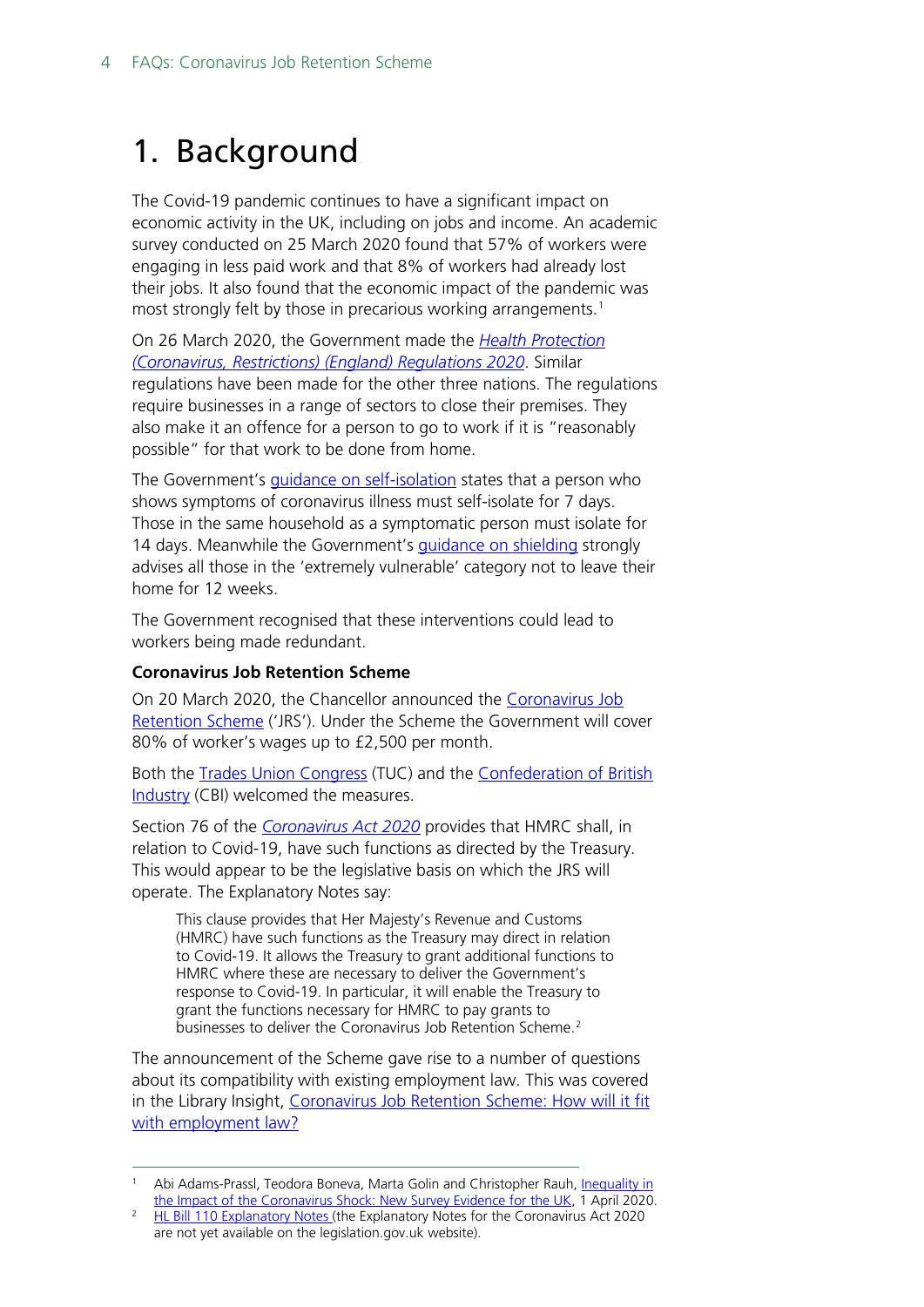On 26 March, the Government published more detailed [guidance for](https://www.gov.uk/guidance/claim-for-wage-costs-through-the-coronavirus-job-retention-scheme?fbclid=IwAR01rSs4rCE4YS-aLNhIjLHYOFTCyfFai2dDeniRYcWWyaROVwuDDBO1QKo)  [employers](https://www.gov.uk/guidance/claim-for-wage-costs-through-the-coronavirus-job-retention-scheme?fbclid=IwAR01rSs4rCE4YS-aLNhIjLHYOFTCyfFai2dDeniRYcWWyaROVwuDDBO1QKo) and [guidance for employees.](https://www.gov.uk/guidance/check-if-you-could-be-covered-by-the-coronavirus-job-retention-scheme)

#### **Other steps taken to support businesses and workers**

The JRS is one of a number of measures the Government has introduced to provide financial support to businesses and workers. The Chancellor said the JRS, along with the other support measures, is the "most comprehensive and generous suite of interventions of any major developed country in the world."<sup>[3](#page-4-0)</sup>

The Library Briefing, [Support for businesses during the Coronavirus](https://commonslibrary.parliament.uk/research-briefings/cbp-8847/)  [\(Covid-19\) outbreak \(CBP-8847\),](https://commonslibrary.parliament.uk/research-briefings/cbp-8847/) covers the business measures in detail, including the Business Introduction Loan Scheme, business rates holidays, VAT deferrals and more.

The Government has announced new insolvency measures to help businesses hit by the COIVD-19 pandemic. Significantly, the proposed new insolvency measures include a three-month suspension of the wrongful trading rules in order to remove the threat of directors incurring personal liability whilst trading on during the pandemic. The change in law will apply retrospectively from 1 March 2020 for an initial period of three months. All other "checks and balances" that help ensure directors fulfil their legal duties properly are to remain in force. This is covered in the Library Briefing, [Coronavirus: changes to](https://commonslibrary.parliament.uk/research-briefings/cbp-8877/)  [insolvency rules to help businesses \(CBP 8877\).](https://commonslibrary.parliament.uk/research-briefings/cbp-8877/)

The Government has also reformed the rules on statutory sick pay to extend it to those who are self-isolating in prescribed circumstances and to make regulations to provide employers a rebate for SSP payments relating to Covid-19. The Library Briefing, Coronavirus Bill: Statutory Sick [Pay and National Insurance Contributions \(CBP-8864\),](https://commonslibrary.parliament.uk/research-briefings/cbp-8864/) covers this in detail.

The Government has also announced a [Self-employment Income](https://www.businesssupport.gov.uk/self-employment-income-support-scheme/)  [Support Scheme,](https://www.businesssupport.gov.uk/self-employment-income-support-scheme/) which provides similar support for the self-employed.

#### **A note on terminology…**

A number of terms are used frequently throughout this paper.

- "Guidance for employers" means the Government's [guidance for employers](https://www.gov.uk/guidance/claim-for-wage-costs-through-the-coronavirus-job-retention-scheme?fbclid=IwAR01rSs4rCE4YS-aLNhIjLHYOFTCyfFai2dDeniRYcWWyaROVwuDDBO1QKo) on the JRS.
- "Guidance for employees" means the Government's [guidance for employees on the JRS.](https://www.gov.uk/guidance/check-if-you-could-be-covered-by-the-coronavirus-job-retention-scheme)
- "Guidance for businesses" means the Government's [guidance for businesses on the JRS.](https://www.businesssupport.gov.uk/coronavirus-job-retention-scheme/)
- "Government guidance" refers collectively to the three documents above.

<span id="page-4-0"></span>The Government's guidance uses the terms 'employee' and 'worker' interchangeably and in an apparently non-technical manner (see Q13). This paper uses the term 'worker' to refer generally to those who will qualify under the JRS. The term 'employee' is used when referring to specific employment rights that only apply to those who are employees as defined in employment legislation.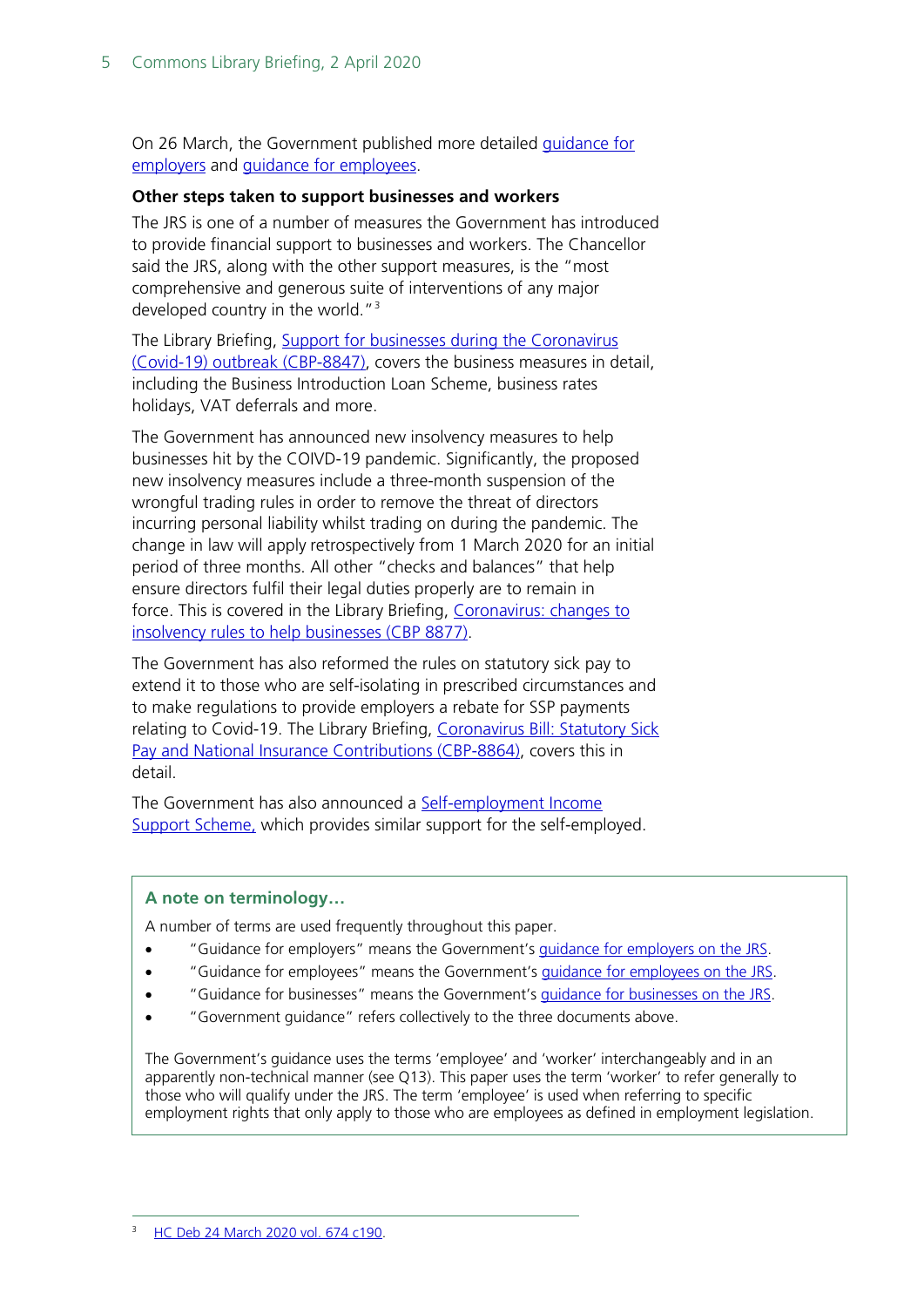## <span id="page-5-0"></span>2. Eligible employers

#### <span id="page-5-1"></span>Q1. Which employers are eligible?

The **guidance for employers** says that any UK organisation that has set up an PAYE payroll by 28 February 2020 can make a claim to the JRS.

Eligible organisations can include:

- Businesses
- **Charities**
- Recruitment agencies (if they have agency workers on PAYE)
- Public authorities

However, the guidance says that public sector employers are expected not to furlough workers (a prerequisite for making a claim) if they continue to receive funding for staff costs.

The guidance says that where a business has gone into administration, the administrators can make claims to the Scheme.

#### <span id="page-5-2"></span>Q2. What can employers claim?

The [guidance for employers](https://www.gov.uk/guidance/claim-for-wage-costs-through-the-coronavirus-job-retention-scheme?fbclid=IwAR01rSs4rCE4YS-aLNhIjLHYOFTCyfFai2dDeniRYcWWyaROVwuDDBO1QKo) says that employers can claim 80% of a furloughed worker's regular wages, up to £2,500 per month.

For the meaning of 'furloughed worker' see Question 6. For the meaning of 'wages' see Section 6.

The guidance says that employers can claim an additional grant to cover associated Employer National Insurance Contributions (NICs) and minimum automatic enrolment employer pension contributions.

The Institute of Chartered Accountants in England and Wales (ICAEW) [provides the following illustration](https://www.icaew.com/insights/viewpoints-on-the-news/2020/mar-2020/coronavirus-job-retention-scheme-furlough-guidance?utm_source=tax_twitter&utm_medium=social&utm_campaign=taxfac_jobsretention_furlough) of how a claim could work:

X Ltd employs Mr B at an annual salary of £42,000, so £3,500 per month. Mr B has opted out of auto enrolment.

Each month, Mr B currently receives net pay of £2,675 which is after deducting PAYE of £492 and employees NIC of £333. On this salary, the employer pays employers' NIC of £383.

The available grant for the employer is the lower of

(c) 80% of £3,500 = £2,800, and

(d) £2,500

Plus employers NIC, £245, on this amount

So X Ltd claims a grant of  $£2,500$  plus  $£245 = £2,745$ .

#### <span id="page-5-3"></span>Q3. Do employers need to prove they cannot pay their workers?

The *guidance for businesses* says that that support will be available to cover wages for workers "that would otherwise have been laid off during this crisis." Here the term 'laid off' is used to mean 'made redundant'.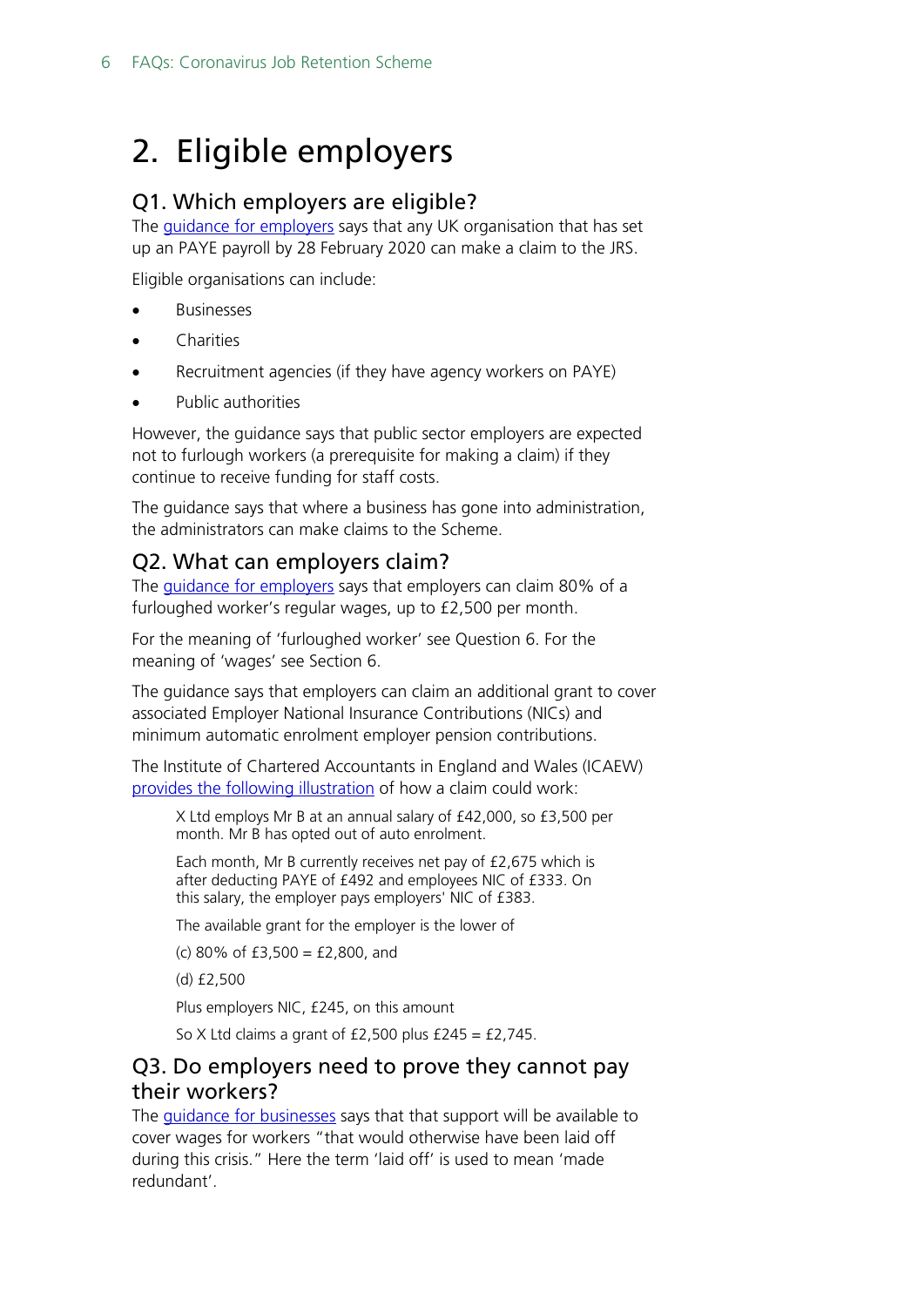It is unclear whether employers will need to show that they could not otherwise pay their workers. This could have significant implications, for example, for employers who could continue to operate but who would prefer to close their premises out of concern for the safety of their staff.

The [guidance for employers](https://www.gov.uk/guidance/claim-for-wage-costs-through-the-coronavirus-job-retention-scheme?fbclid=IwAR01rSs4rCE4YS-aLNhIjLHYOFTCyfFai2dDeniRYcWWyaROVwuDDBO1QKo) contains a list of the things an employer will need to provide before making a claim. It does not ask for evidence that a worker would otherwise have been made redundant. However, the guidance does say that "HMRC will retain the right to retrospectively audit all aspects of your claim."

#### <span id="page-6-0"></span>Q4. When will the Scheme come into effect?

The JRS covers a period of three months, beginning on 1 March 2020. However, the *guidance for employers* says that the systems for making claims will not be in place until the end of April.

During Treasury Questions, the Chancellor explained that claims will be paid in the April payroll and can be backdated to 1 March:

We are already working night and day to construct something from scratch, but claims will be allowed to be backdated to 1 March so that businesses have the security of knowing that the cash-flow rebate will be coming. As I have said, the aim is to have the Scheme up and running so that the April payroll can be reimbursed through it.[4](#page-6-2)

The *guidance for businesses* says that if a business is experiencing cashflow problems, it should access the Business Interruption Loan to cover wages until claims can be made to the JRS.

#### <span id="page-6-1"></span>Q5. How will employers make a claim?

The [guidance for employers](https://www.gov.uk/guidance/claim-for-wage-costs-through-the-coronavirus-job-retention-scheme?fbclid=IwAR01rSs4rCE4YS-aLNhIjLHYOFTCyfFai2dDeniRYcWWyaROVwuDDBO1QKo) says that claims will be made to HMRC through a new online portal. Claims can be made after an employer has run a payroll or in advance of an imminent payroll.

The guidance lists the information employers will have to provide:

To claim, you will need:

- your ePAYE reference number
- the number of employees being furloughed
- the claim period (start and end date)
- amount claimed (per the minimum length of furloughing of 3 weeks)
- your bank account number and sort code
- your contact name
- <span id="page-6-2"></span>• your phone number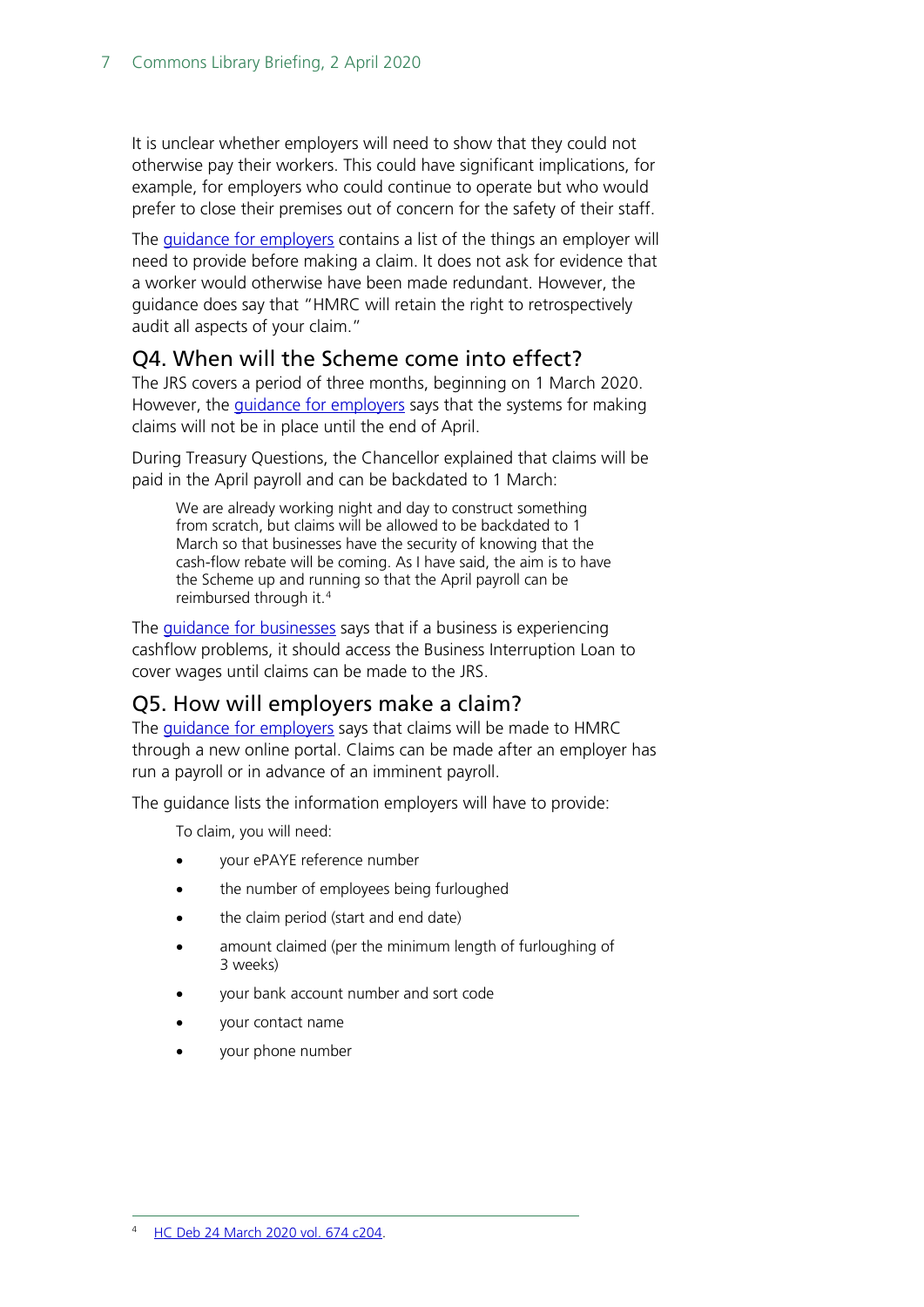## <span id="page-7-0"></span>3. 'Furloughed workers'

#### <span id="page-7-1"></span>Q6. What is a furloughed worker?

The quidance for businesses states that a furloughed worker is someone who remains employed but who is not provided with any work:

[The JRS] applies to employees who have been asked to stop working, but who are being kept on the pay roll, otherwise described as 'furloughed workers'.

The JRS will only cover the wages of workers who are designated as 'furloughed'. This is not a recognised term in UK employment law (although the term is more commonly used in the USA).

This is closer to the concept of 'lay-off' in UK employment law.<sup>[5](#page-7-4)</sup> This is somewhat confusing as the guidance uses the term 'laid off' to describe what would actually be called 'redundancy'.

There are a number of tests in employment law for determining what constitutes 'work', most obviously the tests used for calculating National Minimum Wage entitlements.<sup>[6](#page-7-5)</sup>

The *guidance for employers* says that work is anything that "provides" services to or generates revenue for" an organisation. It does say that workers can undertake training while furloughed, although it notes that this would count as work for NMW purposes.

#### <span id="page-7-2"></span>Q7. Does the Scheme cover workers on reduced hours?

No. The *quidance for employers* states:

If an employee is working, but on reduced hours, or for reduced pay, they will not be eligible for this Scheme and you will have to continue paying the employee through your payroll and pay their salary subject to the terms of the employment contract you agreed.

#### <span id="page-7-3"></span>Q8. How do employers designate a worker as furloughed?

The [guidance for employers](https://www.gov.uk/guidance/claim-for-wage-costs-through-the-coronavirus-job-retention-scheme?fbclid=IwAR01rSs4rCE4YS-aLNhIjLHYOFTCyfFai2dDeniRYcWWyaROVwuDDBO1QKo) notes that in most cases the contract of employment will need to be varied to designate a worker as furloughed.

Varying a contract typically requires agreement with the worker. Employers cannot usually change contracts unilaterally. This is covered below under 'Selecting workers for furlough'.

The guidance says that employers can only make a claim if they have provided workers with written confirmation that they are furloughed. The Arbitration, Conciliation and Advisory Service (Acas) has [produced](https://www.acas.org.uk/coronavirus/if-the-employer-needs-to-close-the-workplace)  [guidance](https://www.acas.org.uk/coronavirus/if-the-employer-needs-to-close-the-workplace) which lists some of the issues a furlough agreement should cover.

<span id="page-7-5"></span><span id="page-7-4"></span><sup>5</sup> Section 147, *[Employment Rights Act 1996](http://www.legislation.gov.uk/ukpga/1996/18/section/147)*. Acas, [Lay-offs and short-time working.](https://www.acas.org.uk/lay-offs-and-short-time-working)

Department for Business, Energy and Industrial Strategy, National Minimum Wage [and National Living Wage: Calculating the minimum wage,](https://assets.publishing.service.gov.uk/government/uploads/system/uploads/attachment_data/file/835794/calculating-minimum-wage-guidance-april-2019.pdf) April 2019.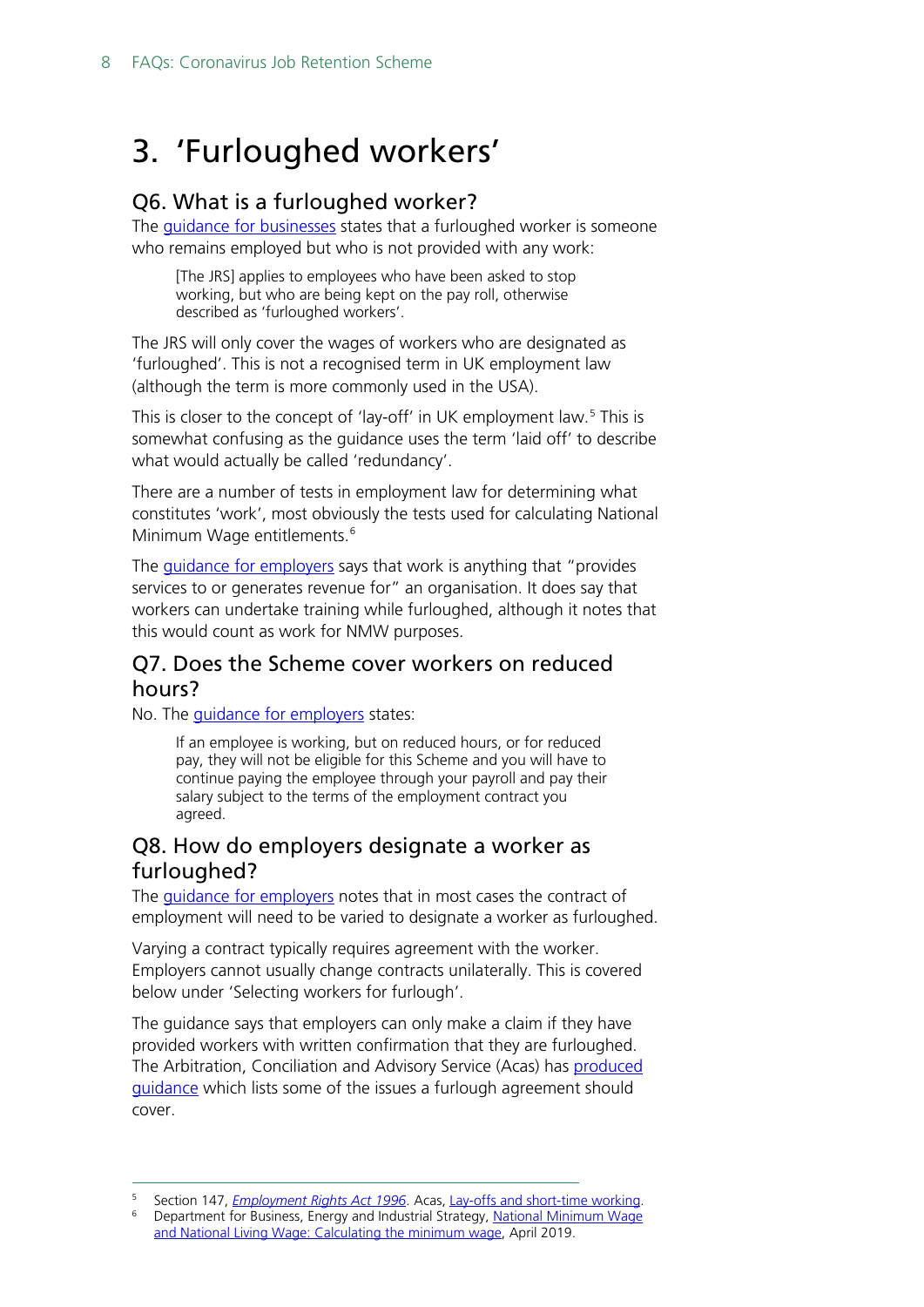### <span id="page-8-0"></span>Q9. Can workers do volunteer work while on furlough?

The [guidance for employers](https://www.gov.uk/guidance/claim-for-wage-costs-through-the-coronavirus-job-retention-scheme?fbclid=IwAR01rSs4rCE4YS-aLNhIjLHYOFTCyfFai2dDeniRYcWWyaROVwuDDBO1QKo) says that workers can do volunteer work or training while they are furloughed. However, this cannot provide a service to or generate revenue for their employer.

It is unclear how furlough leave will interact with the new right to emergency volunteering leave created by the *Coronavirus Act 2020*. Under that Act, volunteering leave is unpaid although the Government is required to compensate volunteers.<sup>[7](#page-8-4)</sup>

#### <span id="page-8-1"></span>Q10. Can a worker be furloughed by multiple employers?

The *guidance for employees* says that where a worker has more than one employer, each employer will be treated separately. As such, it is possible for a worker to be furloughed by more than one employer, or to be furloughed by one employer while continuing to work for another employer.

#### <span id="page-8-2"></span>Q11. Can workers work for other employers while on furlough?

The [guidance for employees](https://www.gov.uk/guidance/check-if-you-could-be-covered-by-the-coronavirus-job-retention-scheme) notes that it possible for a worker to be furloughed by one employer while continuing to work for another.

It is less clear whether a worker who is furloughed by one employer can take up work with a new employer while on leave. Nothing in the guidance suggests that an employer will become ineligible from claiming the grant if their worker provides services to another employer.

Ultimately the matter will be determined by the terms of the employment contract. Any term prohibiting a worker from providing services to other employers would continue to apply, unless otherwise varied. Absent such a term, an employer will likely remain liable for paying the worker's wages (either in full or at an agreed reduced rate). This is in contrast to certain statutory payments, such as maternity pay, where an employer's liability ceases if an employee undertakes work for a new employer while on leave.<sup>[8](#page-8-5)</sup>

### <span id="page-8-3"></span>Q12. Can workers come on and off furlough?

Yes. The [guidance for employees](https://www.gov.uk/guidance/check-if-you-could-be-covered-by-the-coronavirus-job-retention-scheme) states that while a worker must be placed on furlough for a minimum period of three weeks, they can be placed on furlough more than once.

<span id="page-8-4"></span><sup>7</sup> See [Coronavirus Bill: health and social care measures,](https://commonslibrary.parliament.uk/research-briefings/cbp-8861/) Commons Library Briefing Paper CBP-8861, 20 March 2020.

<span id="page-8-5"></span><sup>8</sup> Section 165(6), *Social Security Contributions and Benefits Act 1992*.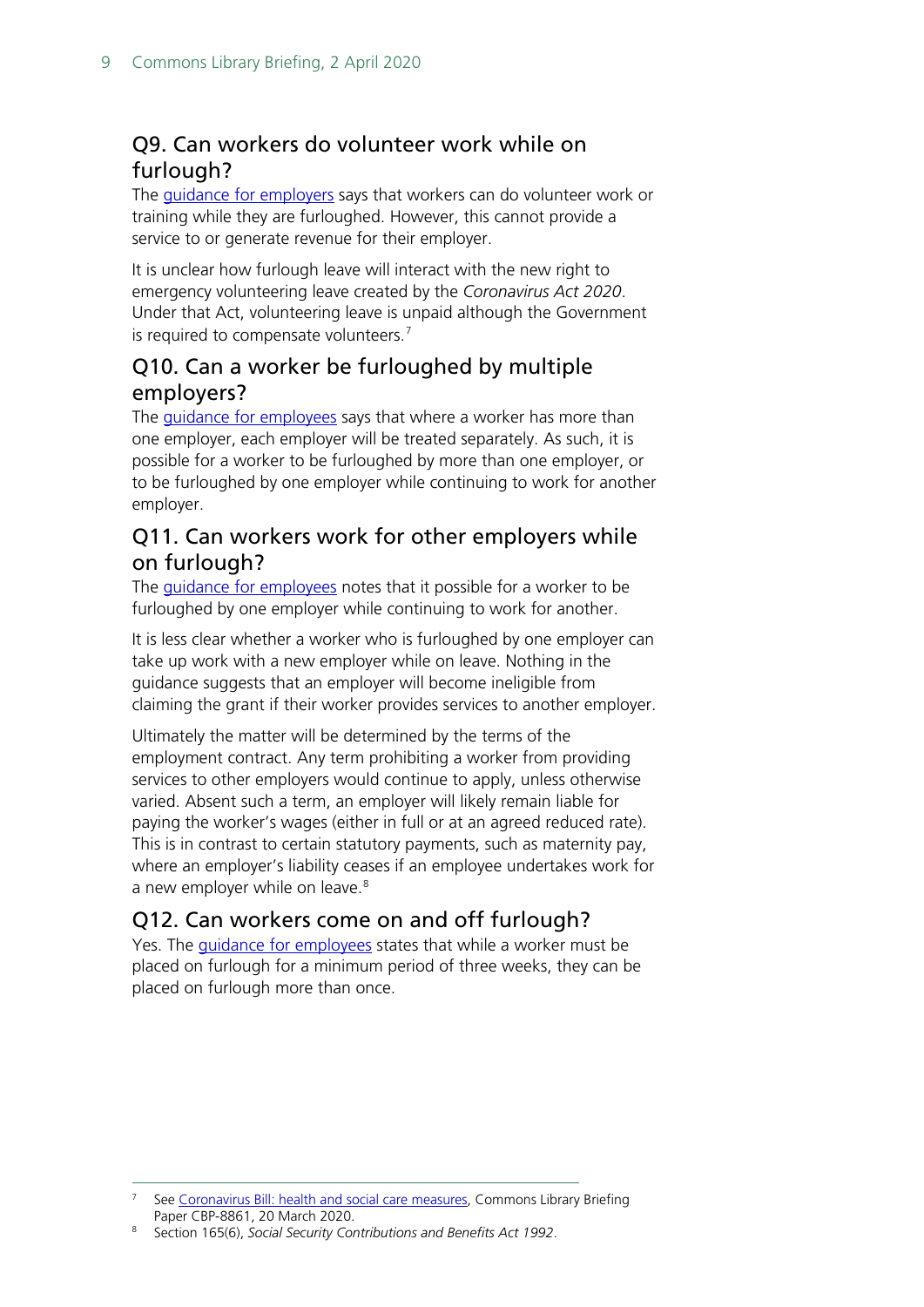## <span id="page-9-0"></span>4. Eligible workers

#### <span id="page-9-1"></span>Q13. What workers are covered by the Scheme?

The [guidance for employers](https://www.gov.uk/guidance/claim-for-wage-costs-through-the-coronavirus-job-retention-scheme?fbclid=IwAR01rSs4rCE4YS-aLNhIjLHYOFTCyfFai2dDeniRYcWWyaROVwuDDBO1QKo) says that the scheme will cover the wages of any worker who is on a PAYE payroll as of 28 February 2020. It says that the contractual arrangement is not a determinative factor and notes that workers on zero-hours contracts and agency workers can qualify.

In employment law, a distinction is made between employees, 'limb (b) workers' and the genuinely self-employed. Employees enjoy full employment rights; workers enjoy a limited set of rights and the self-employed fall outside the scope of employment law.<sup>[9](#page-9-3)</sup>

The Government guidance uses the terms 'employee' and 'worker' interchangeably. It does not appear to suggest that only employees will be covered by the Scheme. Rather, the test seems to be based solely on whether a worker is on a PAYE payroll (the distinction made in tax law).

Daniel Dyal, a barrister at Cloisters chambers, explains:

The guide, which is not very technical, oscillates between using the term 'employee' and the term 'worker'. It does so in a way that suggests that the legal distinction between those terms is not intended (or perhaps understood). The impression is very much that the Scheme will apply broadly rather than narrowly. In essence, to anyone who falls into the category of people that employment lawyers would identify as a 'worker' (within the meaning of either limb of s.230(3) Employment Rights Act 1996) *and* who is on the payroll.<sup>[10](#page-9-4)</sup>

It should be noted that this test would exclude workers who are not on PAYE but who would be found by an Employment Tribunal to be 'limb (b) workers' or even 'employees' (for the purposes of employment law). [11](#page-9-5) Many workers in the gig economy will fall into this category.

#### <span id="page-9-2"></span>Q14. Does the Scheme cover director-employees?

A significant number of workers now work through personal service companies (PSC) of which they are both the sole director and employee.

The Government guidance does not mention PSCs. While the guidance would suggest that director-employees can claim for the wages they pay themselves through PAYE, the legal picture is complex.

The Institute for Chartered Accountants (ICAEW) says:

#### **Which businesses are eligible?**

1. Eligible businesses include charities and not-for-profit organisations and will include single director companies, although the same rules will apply as to other businesses. The grant applies to all UK based businesses.

<span id="page-9-3"></span><sup>9</sup> [Employment status,](https://commonslibrary.parliament.uk/research-briefings/cbp-8045/) Commons Library Briefing Paper CBP-8045, 28 March 2018.

<span id="page-9-4"></span><sup>&</sup>lt;sup>10</sup> Daniel Dyal, Covid-19: Furlough and job retention: Key issues for Employment [Lawyers,](https://www.cloisters.com/furlough-job-retention-scheme/) Cloisters, 30 March 2020 (accessed 31 March 2020).

<span id="page-9-5"></span><sup>11</sup> See e.g. *[Autoclenz Ltd v Belcher](https://www.supremecourt.uk/cases/docs/uksc-2009-0198-judgment.pdf)* [2011] UKSC 41.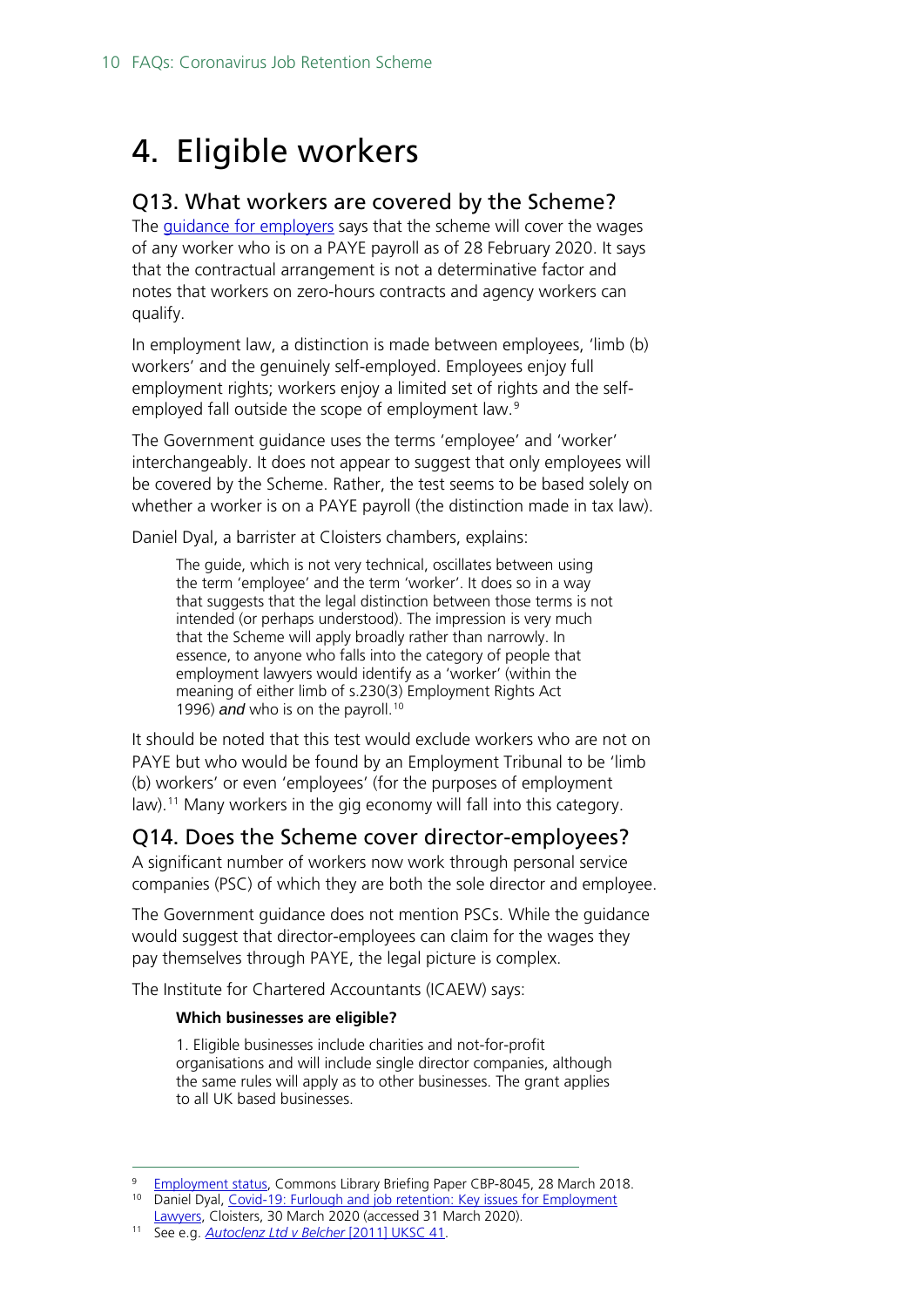#### **Owner/managed companies**

2. Many owner managed company director/shareholders pay small salaries and the balance of income as dividends. The scheme does not extend to dividends. Only the salary is relevant to the scheme. Such companies must have been paying a salary through a payroll to be eligible for a grant.<sup>[12](#page-10-2)</sup>

Andrew Hubbard, the editor in chief of *Taxation* magazine, noted that there are uncertainties over whether a director-employee will be considered to be 'working' (and therefore not eligible under the Scheme) if they carry out director's responsibilities:

[T]he scheme applies only to employees who have been furloughed. It is not easy to see how an individual operating through a PSC could furlough themselves and do no work for the company at all. Surely making the claim for the CJRS would be work and thus make the claim invalid. Even if this point could be overcome – and I am sure that it will be the subject of debate as to whether such an individual can be furloughed but still carry out directors' duties – there is the fact that most PSCs structure payments around a small salary and top-up dividends. Since only the salary can be taken into account, the amounts claimable under the CJRS are likely to be minimal.<sup>[13](#page-10-3)</sup>

#### <span id="page-10-0"></span>Q15. Does the Scheme cover workers who have already been made redundant?

The [guidance for employers](https://www.gov.uk/guidance/claim-for-wage-costs-through-the-coronavirus-job-retention-scheme?fbclid=IwAR01rSs4rCE4YS-aLNhIjLHYOFTCyfFai2dDeniRYcWWyaROVwuDDBO1QKo) says that workers who have been made redundant since 28 February 2020 can be rehired and put on furlough.

It is not clear precisely what the Government means by 'redundant'. Employment law has two definitions of redundancy, one broader than the other.<sup>[14](#page-10-4)</sup>

The guidance would suggest that terminations for reasons other than redundancy would not be covered.

Alan Bogg and Michael Ford QC, Professors of Law at the University of Bristol, have also noted that a qualifying employee who was made redundant but rehired would still be entitled to statutory redundancy pay.[15](#page-10-5) This issue is not addressed in the guidance.

#### <span id="page-10-1"></span>Q16. Does the Scheme cover those who have recently been made a job offer?

The *guidance for employers* says that the key question is whether a worker was on the PAYE payroll on 28 February 2020. As such, it is unlikely that those who have been made a job offer would be covered.

If a new joiner has accepted the job offer, the employer may be contractually obliged to pay their wages, even though they are unable

<span id="page-10-2"></span><sup>12</sup> ICAEW, [The Coronavirus Job Retention Scheme: furlough guidance,](https://www.icaew.com/insights/viewpoints-on-the-news/2020/mar-2020/coronavirus-job-retention-scheme-furlough-guidance?utm_source=tax_twitter&utm_medium=social&utm_campaign=taxfac_jobsretention_furlough) 30 March 2020 (accessed 2 April 2020).

<span id="page-10-3"></span><sup>13</sup> Andrew Hubbard, [Coronavirus job retention scheme,](https://www.taxation.co.uk/Articles/coronavirus-job-retention-scheme) *Taxation*, 31 March 2020 (accessed 1 April 2020).

<span id="page-10-4"></span><sup>14</sup> Section 139, *[Employment Rights Act 1996](http://www.legislation.gov.uk/ukpga/1996/18/section/139)* (narrower); section 195, *[Trade Union and](http://www.legislation.gov.uk/ukpga/1992/52/section/195)  [Labour Relations \(Consolidation\) Act 1992](http://www.legislation.gov.uk/ukpga/1992/52/section/195)* (broader).

<span id="page-10-5"></span><sup>15</sup> Alan Bogg and Michael Ford QC, Legislating in Times of Crisis: The Coronavirus Job [Retention Scheme,](https://uklabourlawblog.com/2020/03/23/legislating-in-times-of-crisis-the-coronavirus-job-retention-scheme-by-alan-bogg-and-michael-ford/) UK Labour Law Blog, 23 March 2020 (accessed 31 March 2020).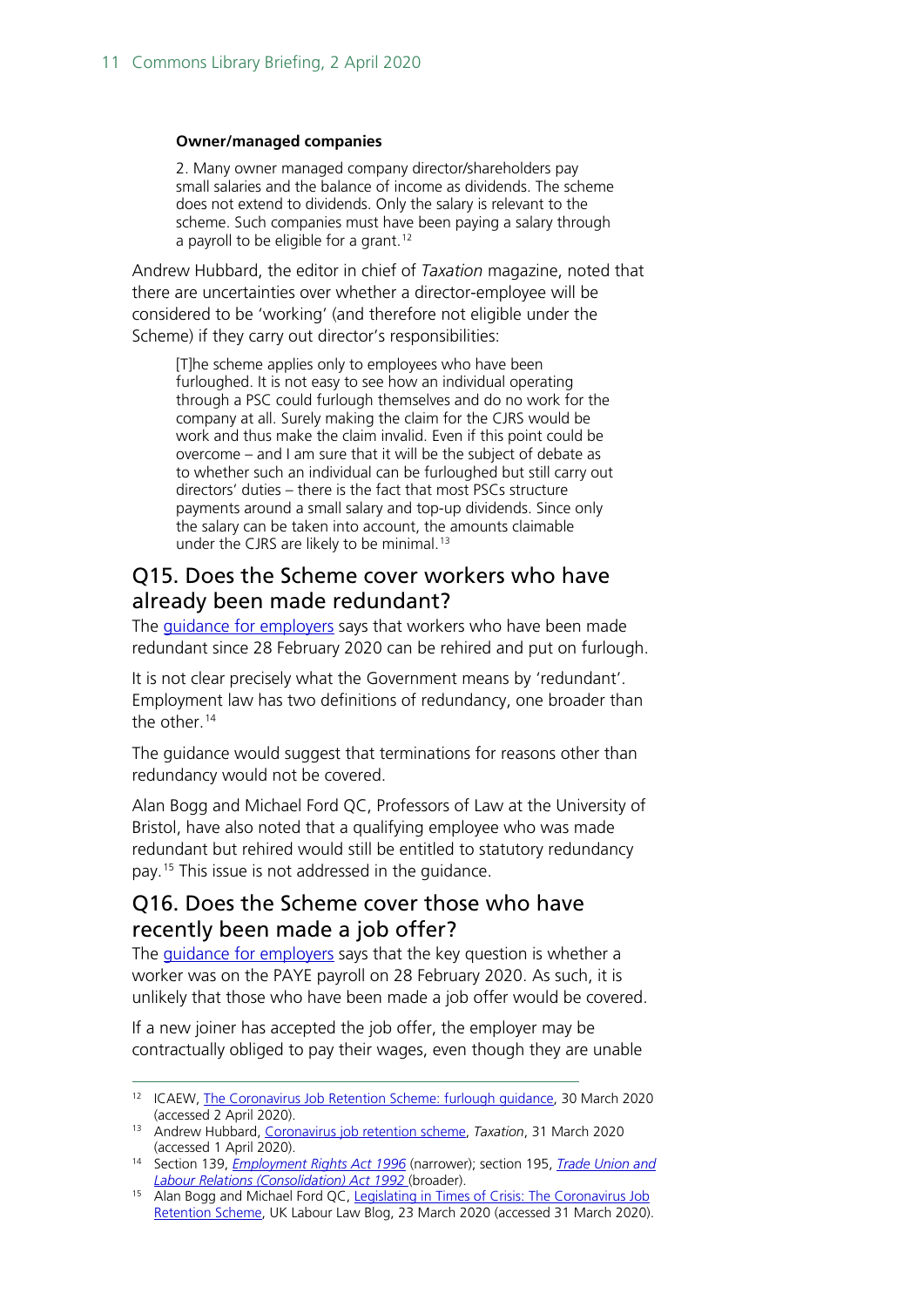to make a claim under the JRS. However, a new joiner would not have two years continuous service and would not be covered by the provisions on unfair dismissal and statutory redundancy pay.[16](#page-11-0) As such, new joiners can normally be dismissed in accordance with the terms of the contract. Lewis Silkin LLP, the law firm, explains:

If a potential new joiner has not yet accepted the offer, it can be withdrawn because no contract is in place yet. If the new joiner has accepted an offer, the employer should check the offer letter and/or contract with the new joiner, and in particular what notice period has been agreed. The employer can terminate the contract before the new joiner was due to start by making a payment in lieu of notice. Failing to pay notice in this situation would give the individual a potential breach of contract claim. An employer only needs to pay notice for the period when the employee was due to be working and receiving pay, so it may be possible to give a new joiner notice which expires before they were due to start work and not make an actual payment.<sup>[17](#page-11-1)</sup>

<sup>16</sup> Sections 108 and 155, *Employment Rights Act 1996*.

<span id="page-11-1"></span><span id="page-11-0"></span><sup>17</sup> Karen Baxter and Bethan Carney, Coronavirus – [FAQ for employers,](https://www.lewissilkin.com/en/insights/coronavirus-faqs-for-employers) Lewis Silkin LLP, 30 March 2020, p. 16.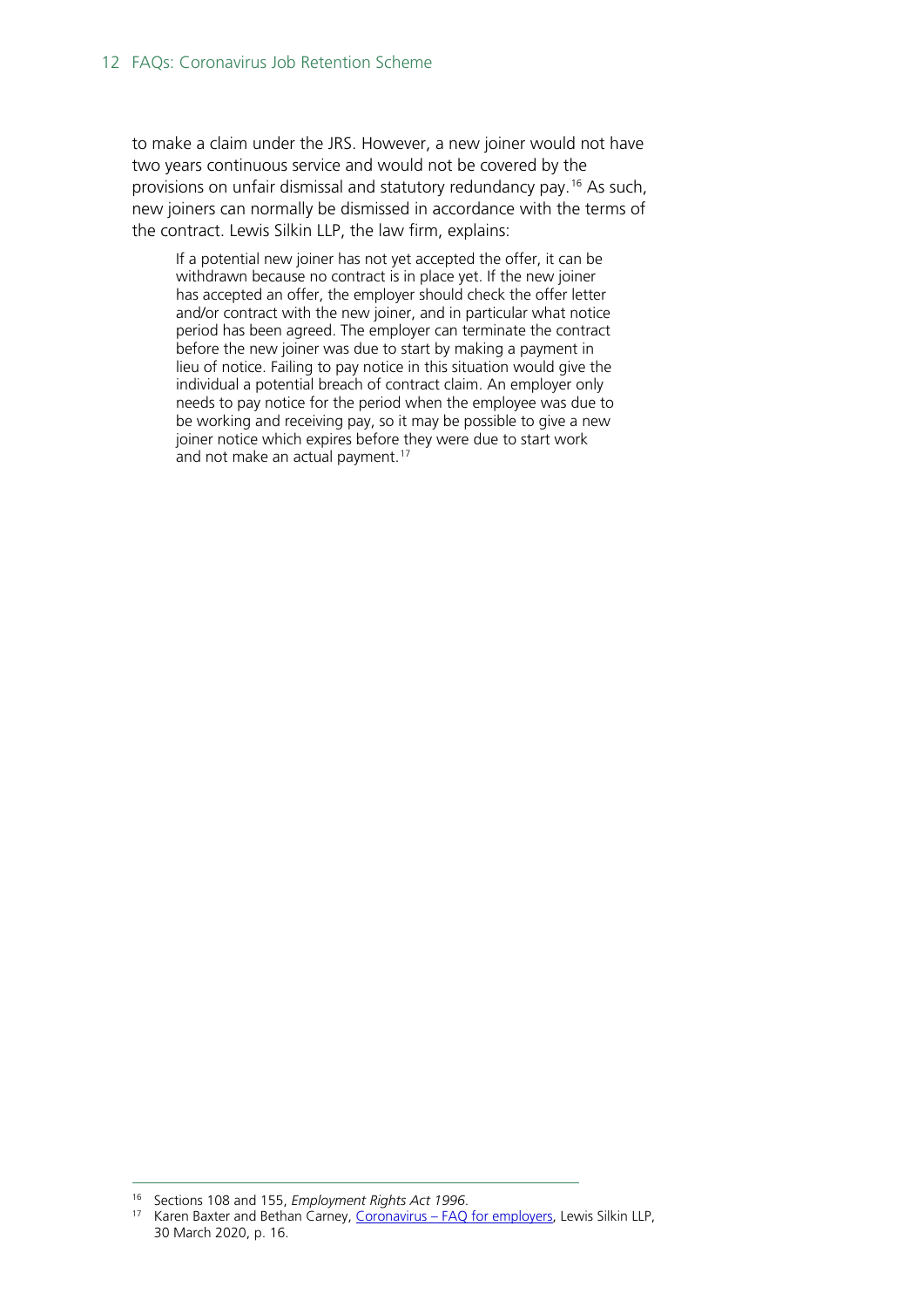## <span id="page-12-0"></span>5. Selecting workers for furlough

#### <span id="page-12-1"></span>Q17. Do employers have an automatic right to furlough workers?

No. The JRS is a mechanism through which employers can reclaim worker's wages from HMRC. It does not alter existing employment law rights and obligations. The *quidance for businesses* clearly states that workers will need to be furloughed in accordance with existing employment law.

As a general rule, workers have a right to be paid their full wages if they are ready, able and willing to work.<sup>[18](#page-12-3)</sup> The employer has a contractual obligation to pay, even if no work is available. If an employer failed to provide work and unilaterally reduced pay this would likely amount to a breach of contract and an unlawful deduction from wages.

In some cases, employment contracts will contain a clause that gives an employer the right to send workers home without pay (called a lay off clause). However, these clauses are rare in practice.

Absent such a clause, an employer would need to vary the employment contract before it could put a worker on furlough.

The *guidance for employers* suggests that the contract should be varied by agreement. In many cases the alternative to furlough will be redundancy, so workers may be inclined to agree. The Advisory, Conciliation and Arbitration Service (Acas) has [produced guidance](https://www.acas.org.uk/coronavirus/if-the-employer-needs-to-close-the-workplace) that lists a number of points a furlough agreement should cover.

Where workers do not agree to vary a contract, a common practice is 'termination and re-engagement', where workers are dismissed and rehired on less favourable terms. However, it is possible that a worker who is terminated and re-engaged would fall outside of the Scheme if they had to be put on a new payroll.

Alan Bogg and Michael Ford QC have argued that UK employment law is not suited to contractual variations in times of crises.<sup>[19](#page-12-4)</sup>

### <span id="page-12-2"></span>Q18. Can workers demand to be furloughed?

No. Under the JRS, the decision to designate a worker as furloughed and claim the grant from HMRC is one that must be made by the employer. Workers who wish to be furloughed, which could include those with caring responsibilities or those who cannot work from home, do not have an explicit right to place themselves on furlough.

Daniel Dyal notes that aggrieved workers will need to rely on existing employment law rights to challenge any selection decisions.<sup>[20](#page-12-5)</sup>

This is discussed further in Questions 21 and 22.

<sup>18</sup> *[Beveridge v KLM UK](https://www.bailii.org/uk/cases/UKEAT/2000/1044_99_1602.html) Ltd* [2000] IRLR 765.

<span id="page-12-4"></span><span id="page-12-3"></span><sup>&</sup>lt;sup>19</sup> Alan Bogg and Michael Ford QC, Legislating in Times of Crisis: The Coronavirus Job [Retention Scheme,](https://uklabourlawblog.com/2020/03/23/legislating-in-times-of-crisis-the-coronavirus-job-retention-scheme-by-alan-bogg-and-michael-ford/) UK Labour Law Blog, 23 March 2020 (accessed 31 March 2020).

<span id="page-12-5"></span><sup>&</sup>lt;sup>20</sup> Daniel Dyal, Covid-19: Furlough and job retention: Key issues for Employment [Lawyers,](https://www.cloisters.com/furlough-job-retention-scheme/) Cloisters, 30 March 2020 (accessed 31 March 2020).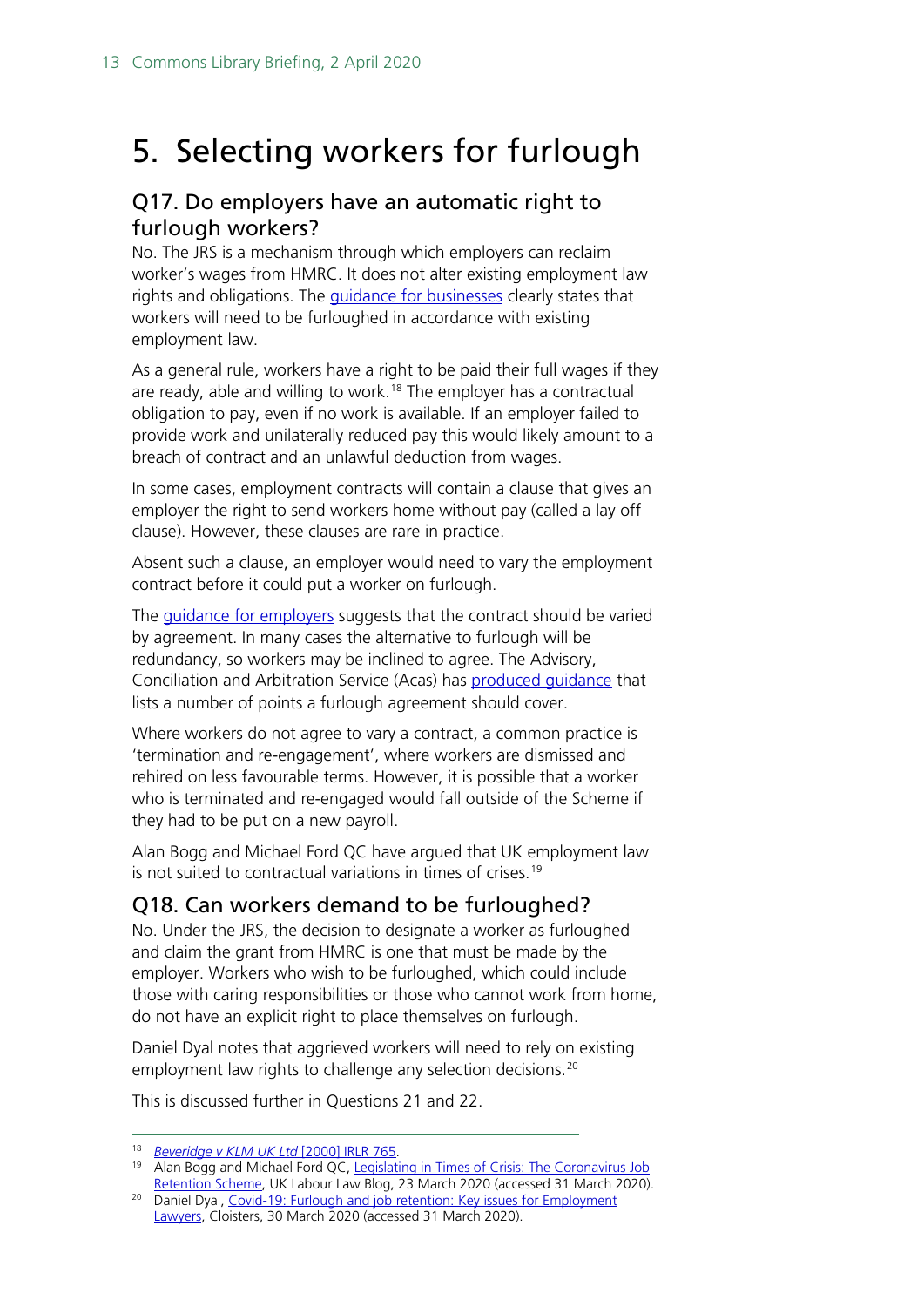### <span id="page-13-0"></span>Q19. Can agency workers and zero-hours workers be furloughed?

The [guidance for employers](https://www.gov.uk/guidance/claim-for-wage-costs-through-the-coronavirus-job-retention-scheme?fbclid=IwAR01rSs4rCE4YS-aLNhIjLHYOFTCyfFai2dDeniRYcWWyaROVwuDDBO1QKo) notes that agency workers and workers on zero-hours contracts can be furloughed, provided they are on PAYE. Whereas the guidance generally says that workers may not work *for their employer*, for agency workers the guidance says more clearly that they cannot undertake work.

The fact that the decision to furlough workers is for the employer is a particular problem for agency workers and zero-hours workers. For such workers, the right to pay is contingent on work being provided and generally the employer or agency is not under a contractual obligation to provide them with work. As such, the employer or agency could simply decide to reduce the worker's hours to zero and not designate them as furloughed.

Bogg and Ford highlight that zero-hours workers and agency workers are ultimately dependent on their employers:

So, once the assignment has been ended, why should the agency bother to write to the workers and confirm they have been 'furloughed', as the Scheme requires? Unless it happens to be motivated by altruism, it is easier for it to rely on its existing contractual provisions and do nothing at all. That, after all, is often the economic point of these contractual arrangements for firms, giving agencies and end-users the flexibility to adjust quickly the supply of labour in accordance with demands. $21$ 

#### <span id="page-13-1"></span>Q20. What about vulnerable employees?

The Government's *[guidance on shielding](https://www.gov.uk/government/publications/guidance-on-shielding-and-protecting-extremely-vulnerable-persons-from-covid-19/guidance-on-shielding-and-protecting-extremely-vulnerable-persons-from-covid-19)* 'strongly advises' people who are categorised as extremely vulnerable not to leave their home for a period of 12 weeks. However, such people are not considered to be 'isolating' for the purposes of statutory sick pay (SSP).<sup>[22](#page-13-3)</sup>

The *guidance for employers* says that workers who are shielding can be designated as furloughed. However there is no specific obligation on employers to furlough such workers.

In the present situation, vulnerable workers who are not put on furlough may have a right to refuse to attend their workplace.<sup>[23](#page-13-4)</sup> Employers would also need to ensure that they are not discriminating on the basis of age, disability or pregnancy.

<span id="page-13-2"></span><sup>&</sup>lt;sup>21</sup> Alan Bogg and Michael Ford QC, Not Legislating in a Crisis? The Coronavirus Job [Retention Scheme, Part 2,](https://uklabourlawblog.com/2020/03/31/not-legislating-in-a-crisis-the-coronavirus-job-retention-scheme-part-2-by-michael-ford-and-alan-bogg/) UK Labour Law Blog, 31 March 2020 (accessed 31 March 2020).

<span id="page-13-3"></span><sup>22</sup> Reg. 3, *[The Statutory Sick Pay \(Coronavirus\) \(Suspension of Waiting Days](http://www.legislation.gov.uk/uksi/2020/374/regulation/3/made) and [General Amendment\) Regulations 2020 \(SI 2020/374\)](http://www.legislation.gov.uk/uksi/2020/374/regulation/3/made)*.

<span id="page-13-4"></span><sup>&</sup>lt;sup>23</sup> Stuart Brittenden, [The Coronavirus: Rights to Leave the Workplace and Strikes,](https://uklabourlawblog.com/2020/03/27/the-coronavirus-rights-to-leave-the-workplace-and-strikes-by-stuart-brittenden/) UK Labour Law Blog, 27 March 2020 (accessed 31 March 2020); Schona Jolly QC, [Covid-19: Critical workers refusing work –](https://www.cloisters.com/covid-19-critical-workers-refusing-work-what-if-everyone-is-being-reasonable/) What if everyone is being reasonable?, Cloisters, 26 March 2020 (accessed 31 March 2020).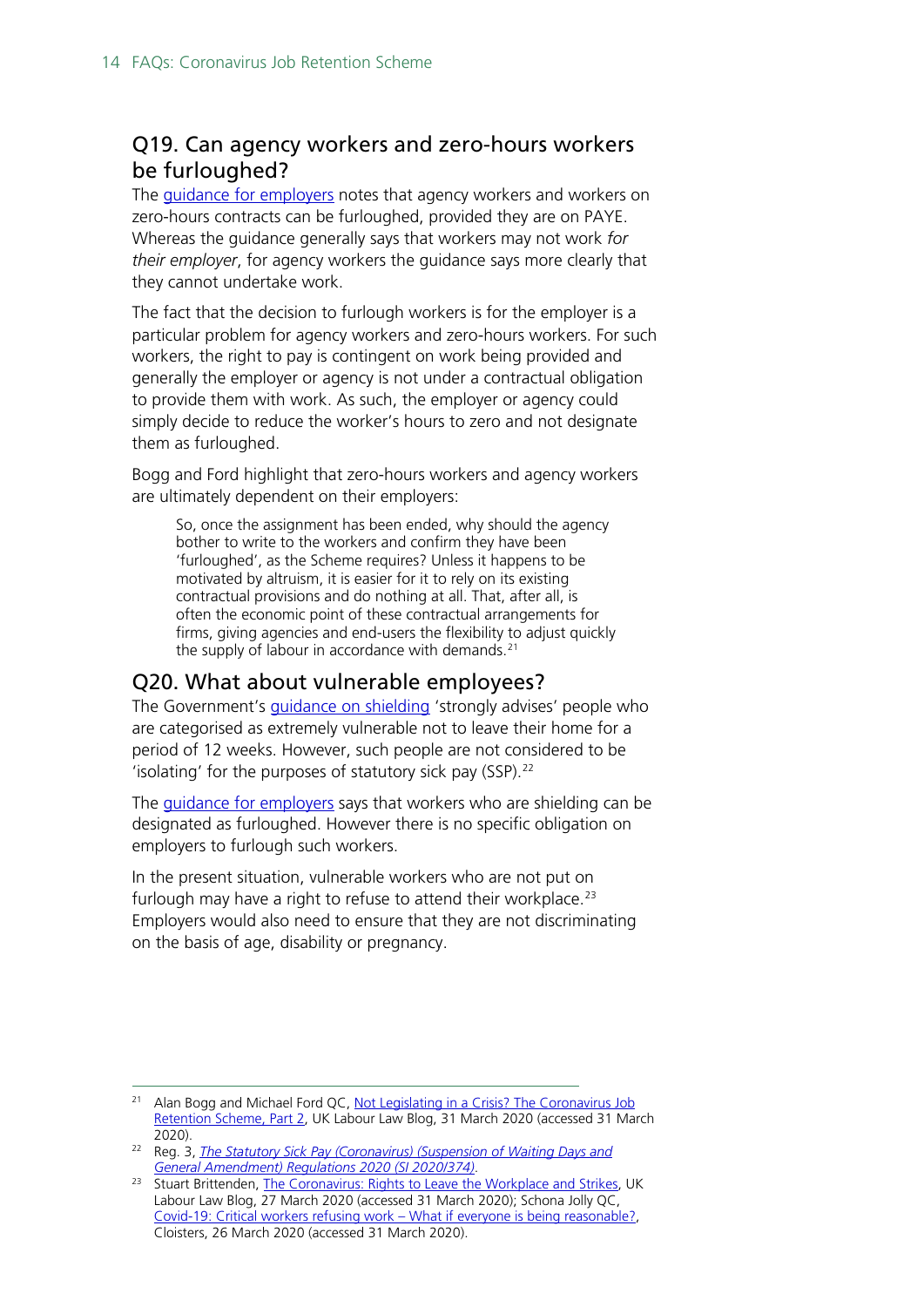### <span id="page-14-0"></span>Q21. How should employers select which workers to furlough?

In many cases employers who are operating at reduced capacity will need to select which workers to furlough. This could create problems if either too few or too many workers want to be furloughed.

The [guidance for employers](https://www.gov.uk/guidance/claim-for-wage-costs-through-the-coronavirus-job-retention-scheme?fbclid=IwAR01rSs4rCE4YS-aLNhIjLHYOFTCyfFai2dDeniRYcWWyaROVwuDDBO1QKo) does not set out how an employer should select the workers that it furloughs.

When selecting which workers to furlough employers will be bound by general employment law.

An obvious area of law that will be applicable is discrimination law. Daniel Dyal explains:

There are also many equality implications arising out of the Scheme. The guidance makes clear that the employer must apply the Scheme in a way that is consistent with equality law. Some of these implications are obvious and simple: it would be unlawful to dismiss rather than furlough an employee because he is of a particular race. But others are complex and difficult. For instance, if furloughing decisions take into account the number of hours particular employees are able to offer in current circumstances that could easily engage indirect sex discrimination considerations, which would need to be carefully thought through. Likewise furloughing decisions may need to take into account what tasks particular employees can do and from where. They will often then engage challenging disability discrimination issues, particularly in respect of reasonable adjustments, indirect discrimination and discrimination arising from disability.<sup>[24](#page-14-2)</sup>

If a worker refuses to be furloughed and is dismissed, the fairness of the selection criteria will likely be a consideration in any subsequent unfair dismissal claim.

Bogg and Ford have also suggested that a failure to use a fair selection criteria could possibly amount to a breach of the implied term of mutual trust and confidence.[25](#page-14-3)

#### <span id="page-14-1"></span>Q22. Do employers have to consult workers?

In most cases an employer will need a worker's agreement before they can put them on furlough. As such, individual consultation will clearly be necessary.

Whether an employer is required to consult the workforce more broadly will again be determined by existing employment law.

Where an employer proposes to make 20 or more employees redundant within a period of 90 days, they have an obligation to consult employee's representatives.<sup>26</sup> The *guidance for employers* notes that as

<span id="page-14-2"></span><sup>24</sup> Daniel Dyal, [Covid-19: Furlough and job retention: Key issues for Employment](https://www.cloisters.com/furlough-job-retention-scheme/)  [Lawyers,](https://www.cloisters.com/furlough-job-retention-scheme/) Cloisters, 30 March 2020 (accessed 31 March 2020).

<span id="page-14-3"></span><sup>&</sup>lt;sup>25</sup> Alan Bogg and Michael Ford QC, Not Legislating in a Crisis? The Coronavirus Job [Retention Scheme, Part 2,](https://uklabourlawblog.com/2020/03/31/not-legislating-in-a-crisis-the-coronavirus-job-retention-scheme-part-2-by-michael-ford-and-alan-bogg/) UK Labour Law Blog, 31 March 2020 (accessed 31 March 2020).

<span id="page-14-4"></span><sup>26</sup> Section 188, *Trade Union and Labour Relations (Consolidation) Act 1992*. See also Acas, [Handling large-scale redundancies,](https://archive.acas.org.uk/media/3650/Advisory-booklet---Handling-large-scale-collective-redundancies/pdf/Handling-large-scale-collective-redundancies-advisory-booklet.pdf) April 2014.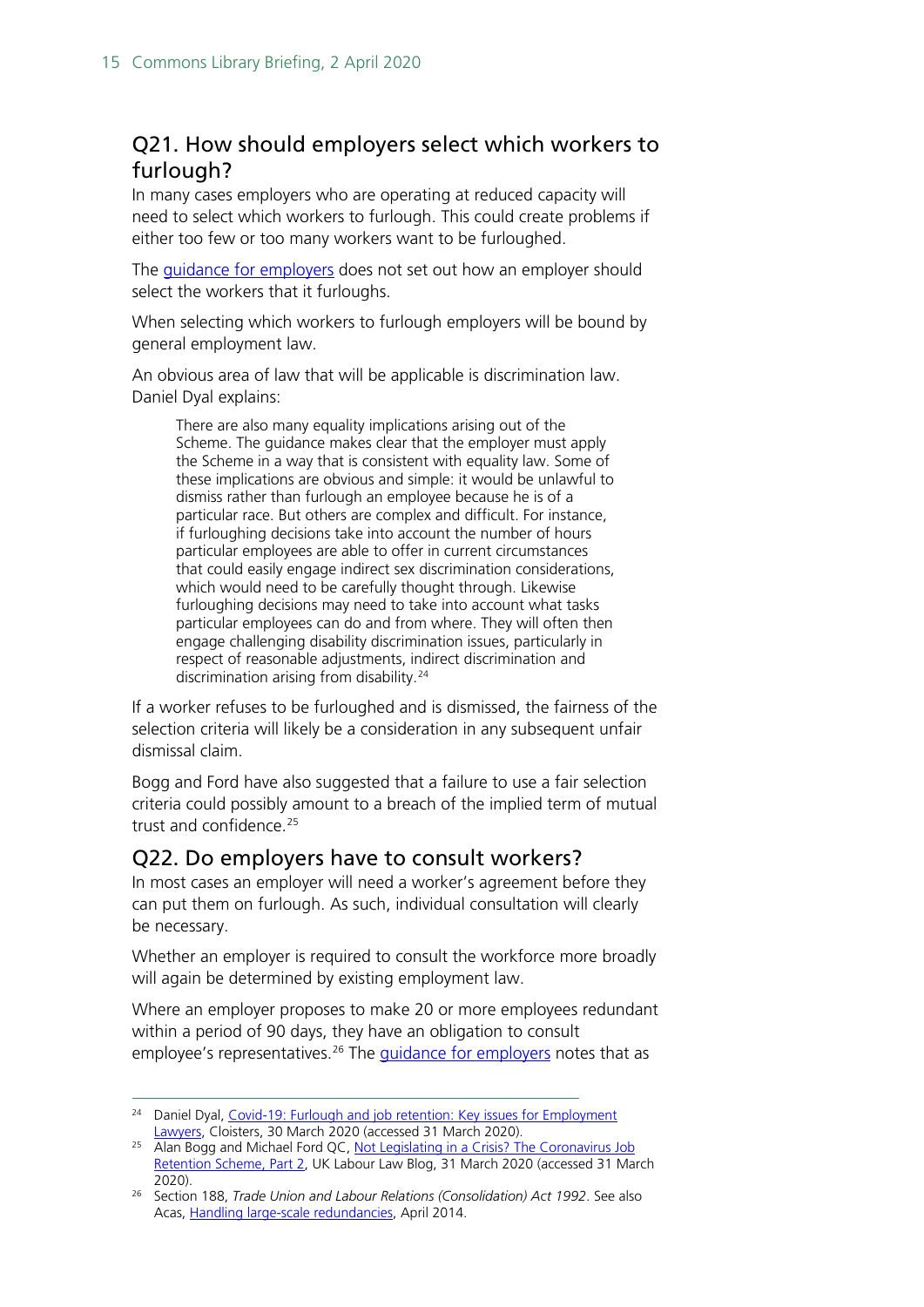the alternative to furlough will often be redundancy, employers may be under such an obligation.

If there is an information and consultation agreement in place for a workforce, this may require an employer to consult employee representatives on furloughing decisions. A standard agreement will cover situations where there is a threat to employment within the organisation.[27](#page-15-1) If no agreement is in place, negotiations can be triggered by a request from 10% of the workforce (dropping to 2% of the workforce from 6 April 2020).<sup>[28](#page-15-2)</sup>

#### <span id="page-15-0"></span>Q23. Can employers make redundancies before the Scheme comes into effect?

Yes. However, any dismissal will will need to be in accordance with general employment law.

Employees with two years' continuous service are protected from unfair dismissal.<sup>[29](#page-15-3)</sup> While redundancy is a potentially fair reason for dismissal, the availability of the JRS, and the Government's Business Interruption Loans, may be relevant factors in considering whether dismissal was reasonable in the circumstances.[30](#page-15-4)

Employees who are made redundant may also be entitled to statutory redundancy pay.<sup>[31](#page-15-5)</sup>

<span id="page-15-1"></span><sup>27</sup> Reg. 20, *Information and Consultation of [Employees Regulations 2004 \(SI](http://www.legislation.gov.uk/uksi/2004/3426/contents/made)  [2004/3426\).](http://www.legislation.gov.uk/uksi/2004/3426/contents/made)*

<span id="page-15-2"></span><sup>28</sup> Reg. 7, ICE Regulations 2004; Reg. 16, *[Employment Rights \(Miscellaneous](http://www.legislation.gov.uk/uksi/2019/731/contents/made)  [Amendments\) Regulations 2019 \(SI 2019/731\).](http://www.legislation.gov.uk/uksi/2019/731/contents/made)*

<span id="page-15-3"></span><sup>29</sup> Part 10, *Employment Rights Act 1996*.

<span id="page-15-4"></span><sup>&</sup>lt;sup>30</sup> See generally [Key Employment Rights,](https://commonslibrary.parliament.uk/research-briefings/cbp-7245/#fullreport) Commons Library Briefing Paper CBP-7245, 23 November 2018 (Section 27).

<span id="page-15-5"></span><sup>31</sup> Section 135, *Employment Rights Act 1996*.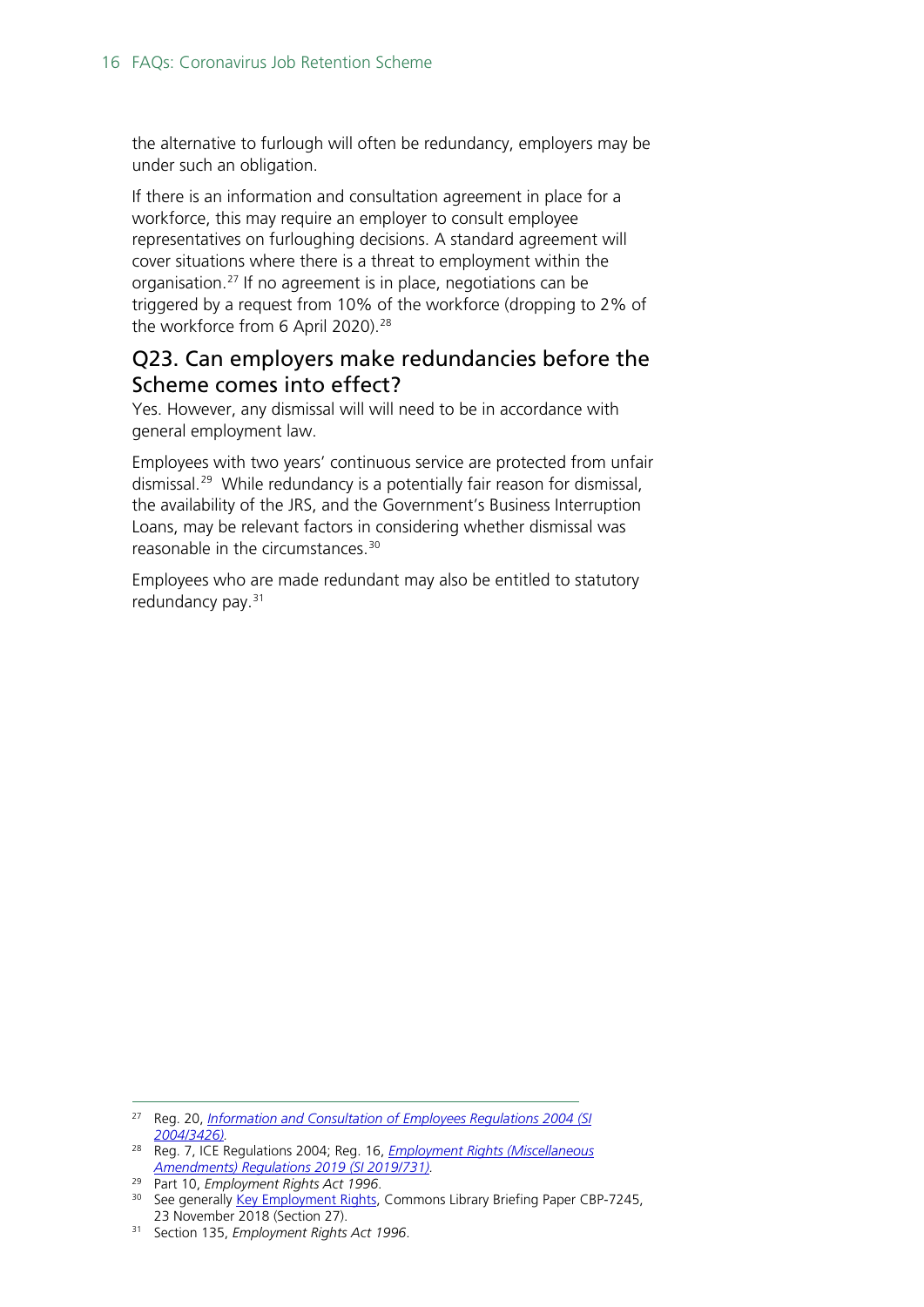## <span id="page-16-0"></span>6. Meaning of wages

#### <span id="page-16-1"></span>Q24. What wages are covered by the Scheme?

The [guidance for employers](https://www.gov.uk/guidance/claim-for-wage-costs-through-the-coronavirus-job-retention-scheme?fbclid=IwAR01rSs4rCE4YS-aLNhIjLHYOFTCyfFai2dDeniRYcWWyaROVwuDDBO1QKo) says that the Scheme will cover a worker's 'regular wages'. It specifically notes that this excludes any fees, commission or bonuses.

The methods of calculating wages (discussed below) are different from the normal rules on calculating 'a week's pay' in employment law. That method can include commission and bonuses for workers who have no normal working hours.<sup>[32](#page-16-5)</sup>

### <span id="page-16-2"></span>Q25. How will wages be calculated?

The *guidance for employers* sets out how wages will be calculated for different types of workers. An employer will be able to claim 80% of these wages, up to £2,500.

For salaried workers, wages will be their regular salary as of 28 February 2020. This suggests that payments under the Scheme will not reflect any increases to salary that occur after that date.

If a worker's pay varies and they have been employed for a full 12 months, their pay will be the higher of:

- their earnings in the same month in the previous tax year; or
- their average monthly earnings for the 2019-20 tax year.

If a worker has not been employed for a full 12 months, their wages will be their average monthly earnings since they started work.

If a worker only began work in February, their earnings so far will be pro-rated to determine their monthly wages.

#### <span id="page-16-3"></span>Q26. Will employers have to top up the wages?

The *guidance for employers* says that it is for employers to decide whether to top up wages (the extra 20% or anything above £2,500).

However, as noted in Question 17, the default position under the contract will normally be that workers are entitled to their *full wages* if they are ready, willing and able to work.

If the contract is not varied, an employer would likely be in breach of contract by only paying 80% of wages. This could also be an unlawful deduction from wages.

#### <span id="page-16-4"></span>Q27. Will employee NICs and pension contributions have to be deducted?

<span id="page-16-5"></span>The [guidance for employers](https://www.gov.uk/guidance/claim-for-wage-costs-through-the-coronavirus-job-retention-scheme?fbclid=IwAR01rSs4rCE4YS-aLNhIjLHYOFTCyfFai2dDeniRYcWWyaROVwuDDBO1QKo) says the normal deductions will need to be made for income tax, employee NICs and auto-enrolment pension contributions. If pay is reduced to 80% the deductions should reflect this change.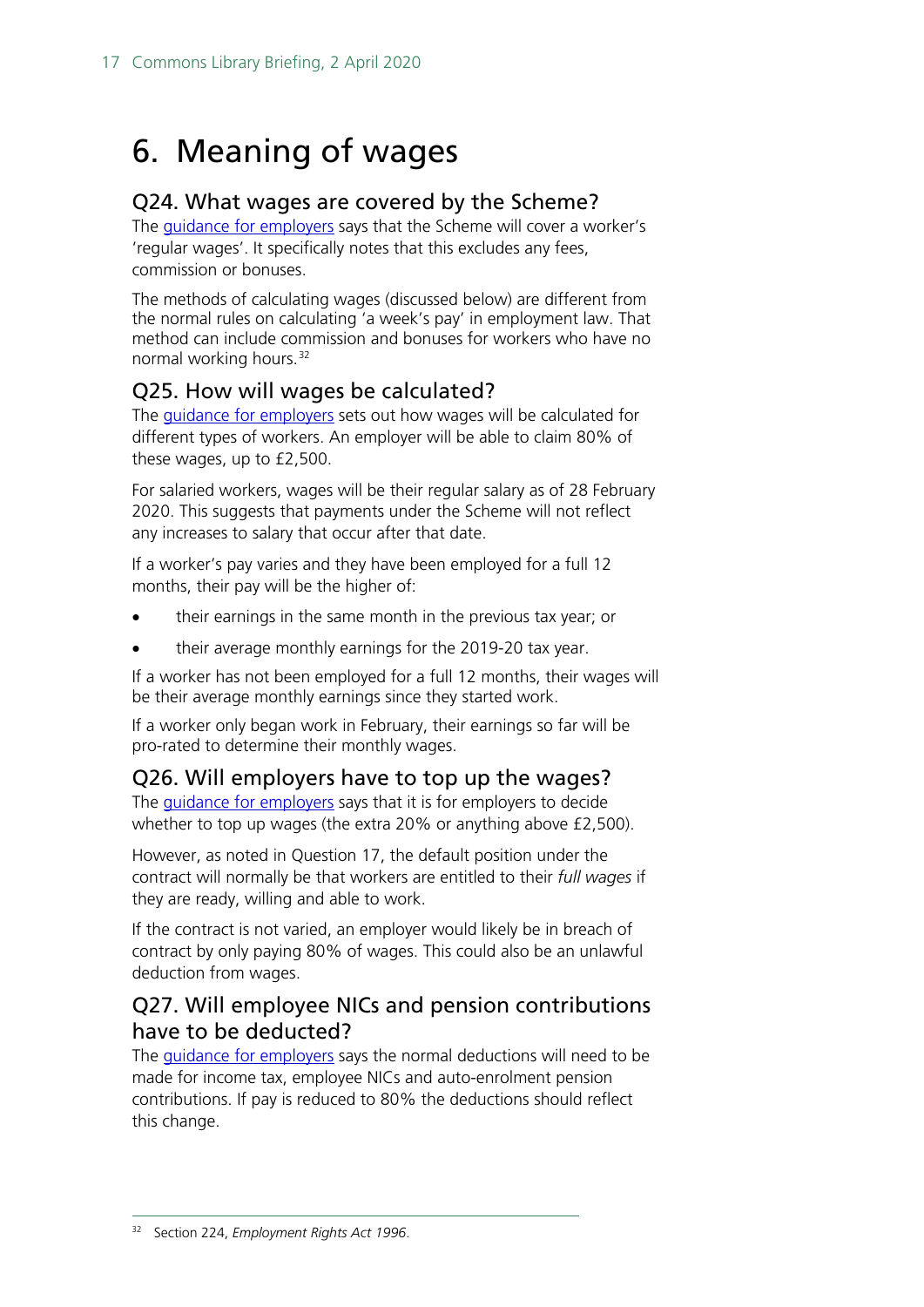### <span id="page-17-0"></span>Q28. Do furloughed workers have to be paid the National Minimum Wage?

The **guidance for employers** says that furloughed workers are not undertaking 'work' within the meaning of the *[National Minimum Wage](http://www.legislation.gov.uk/ukpga/1998/39/contents)  [Act 1998](http://www.legislation.gov.uk/ukpga/1998/39/contents)* and so do not have to be paid the National Living Wage / National Minimum Wage (NLW / NMW). As such, it will be permissible to vary the employment contract to reduce a worker's pay to 80%, even if this puts their wages below the NLW / NMW.

However, the guidance notes that if a worker undertakes training then this will constitute work for the purposes of the 1998 Act and the worker must be paid the NLW / NMW. The implication is that the employer must top up the JRS grant. Workers cannot contract out of their right to be paid the NLW / NMW. $33$ 

<span id="page-17-1"></span><sup>33</sup> Section 49, *[National Minimum Wage Act 1998](http://www.legislation.gov.uk/ukpga/1998/39/contents)*.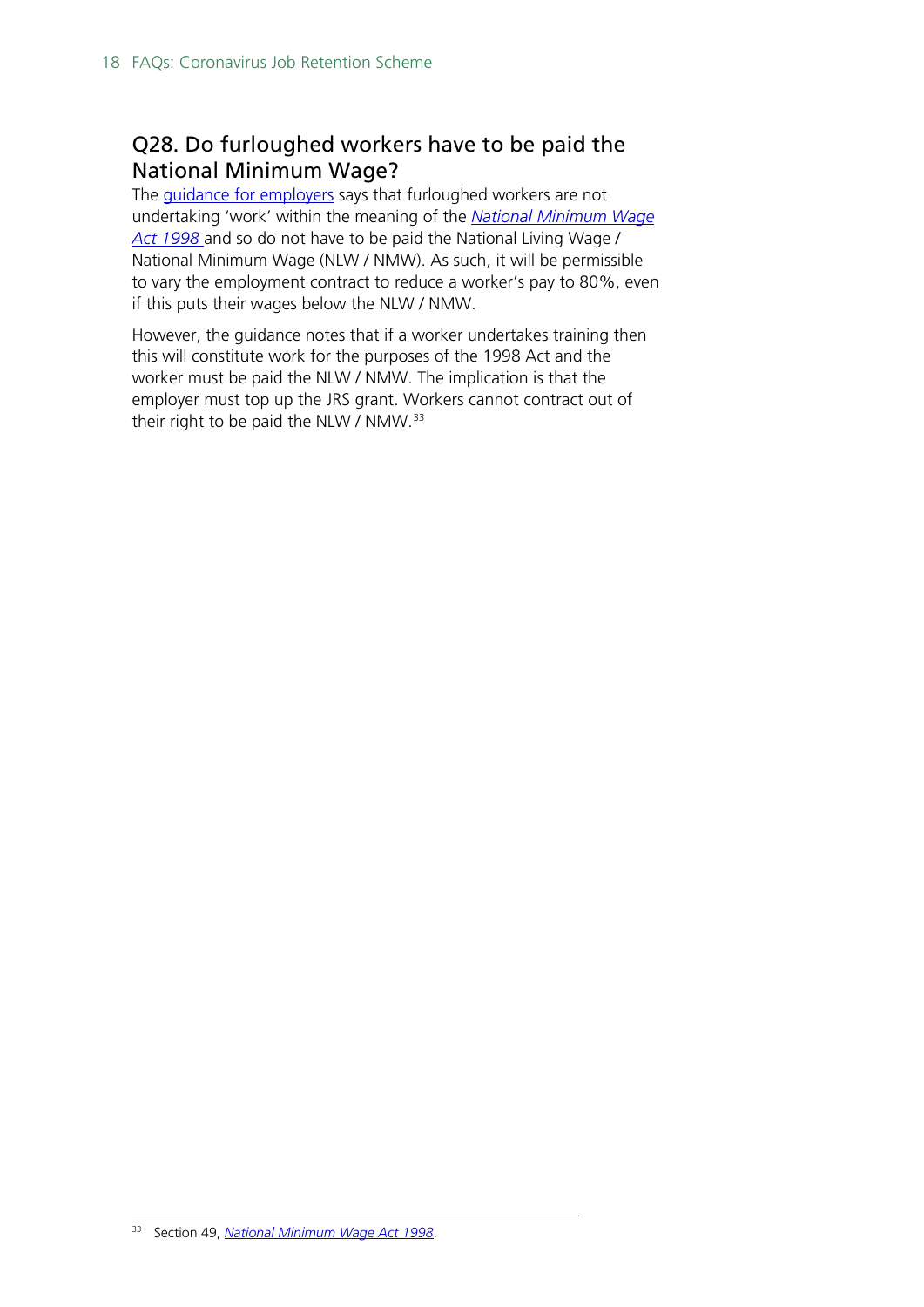## <span id="page-18-0"></span>7. Other employment issues

#### <span id="page-18-1"></span>Q29. Can workers who are on sick leave be furloughed?

The [guidance for employers](https://www.gov.uk/guidance/claim-for-wage-costs-through-the-coronavirus-job-retention-scheme?fbclid=IwAR01rSs4rCE4YS-aLNhIjLHYOFTCyfFai2dDeniRYcWWyaROVwuDDBO1QKo) notes that employees who are on sick leave or self-isolating in accordance with the advice issued by Public Health England should claim statutory sick pay (SSP). However, the guidance says that such people can be put on furlough once they return.

Secondary legislation is expected to be made to allow employers to reclaim coronavirus-related SSP payment from the Government.<sup>[34](#page-18-3)</sup>

It is currently unclear whether an employee who is already on furlough would be required to drop to the lower rate of SSP if they are required to self-isolate while on leave.

It is also unclear whether employers who are paying workers enhanced contractual sick pay are entitled to make a claim for this under the JRS. As noted below, enhanced maternity pay is considered to be 'wages' that can be claimed under the Scheme.

### <span id="page-18-2"></span>Q30. Does being furloughed affect maternity rights?

The JRS does not alter existing rules on maternity leave and statutory maternity pay (SMP). However, being furloughed could impact a woman's eligibility for SMP or the rate of SMP she receives.

An employee who has worked for her employer for a continuous period of 26 weeks by the 15<sup>th</sup> week before the expected week of childbirth will be eligible for SMP. Her normal weekly earnings must be above £118 per week (£120 from 6 April 2020). SMP is paid for 39 weeks. The first 6 weeks are paid at 90% of the woman's normal weekly earnings. The remaining 33 weeks are paid at the statutory rate of £148.68 (£151.20 from 6 April 2020). Some women will have a contractual right to enhanced maternity pay.<sup>[35](#page-18-4)</sup>

'Normal weekly earnings' for the purposes of SMP can include bonuses and commission. They are calculated by reference to the eight weeks preceding the 'qualifying week' (the 15<sup>th</sup> week before the expected week of childbirth).<sup>[36](#page-18-5)</sup>

The [guidance for employers](https://www.gov.uk/guidance/claim-for-wage-costs-through-the-coronavirus-job-retention-scheme?fbclid=IwAR01rSs4rCE4YS-aLNhIjLHYOFTCyfFai2dDeniRYcWWyaROVwuDDBO1QKo) notes that as the JRS does not alter maternity rights legislation, a woman will be entitled to SMP at the usual rate. Employers can already reclaim most of the cost of SMP from the Government.<sup>[37](#page-18-6)</sup> The guidance notes that employers who pay enhanced maternity pay can claim this as 'wages' under the Scheme.

<span id="page-18-3"></span><sup>&</sup>lt;sup>34</sup> See Coronavirus Bill: Statutory Sick Pay and National Insurance Contributions, Commons Library Briefing Paper CBP-8864, 20 March 2020.

<span id="page-18-4"></span><sup>&</sup>lt;sup>35</sup> See [Key Employment Rights,](https://commonslibrary.parliament.uk/research-briefings/cbp-7245/#fullreport) Commons Library Briefing Paper CBP-7245, 23 November 2018, (Section 9).

<span id="page-18-5"></span><sup>36</sup> Regs. 20-21, *[Statutory Maternity Pay \(General\) Regulations 1986 \(SI 1986/1960\)](http://www.legislation.gov.uk/uksi/1986/1960/contents)*.

<span id="page-18-6"></span><sup>37</sup> Section 167, *[Social Security Contributions and Benefits Act 1992](http://www.legislation.gov.uk/ukpga/1992/4/contents)*.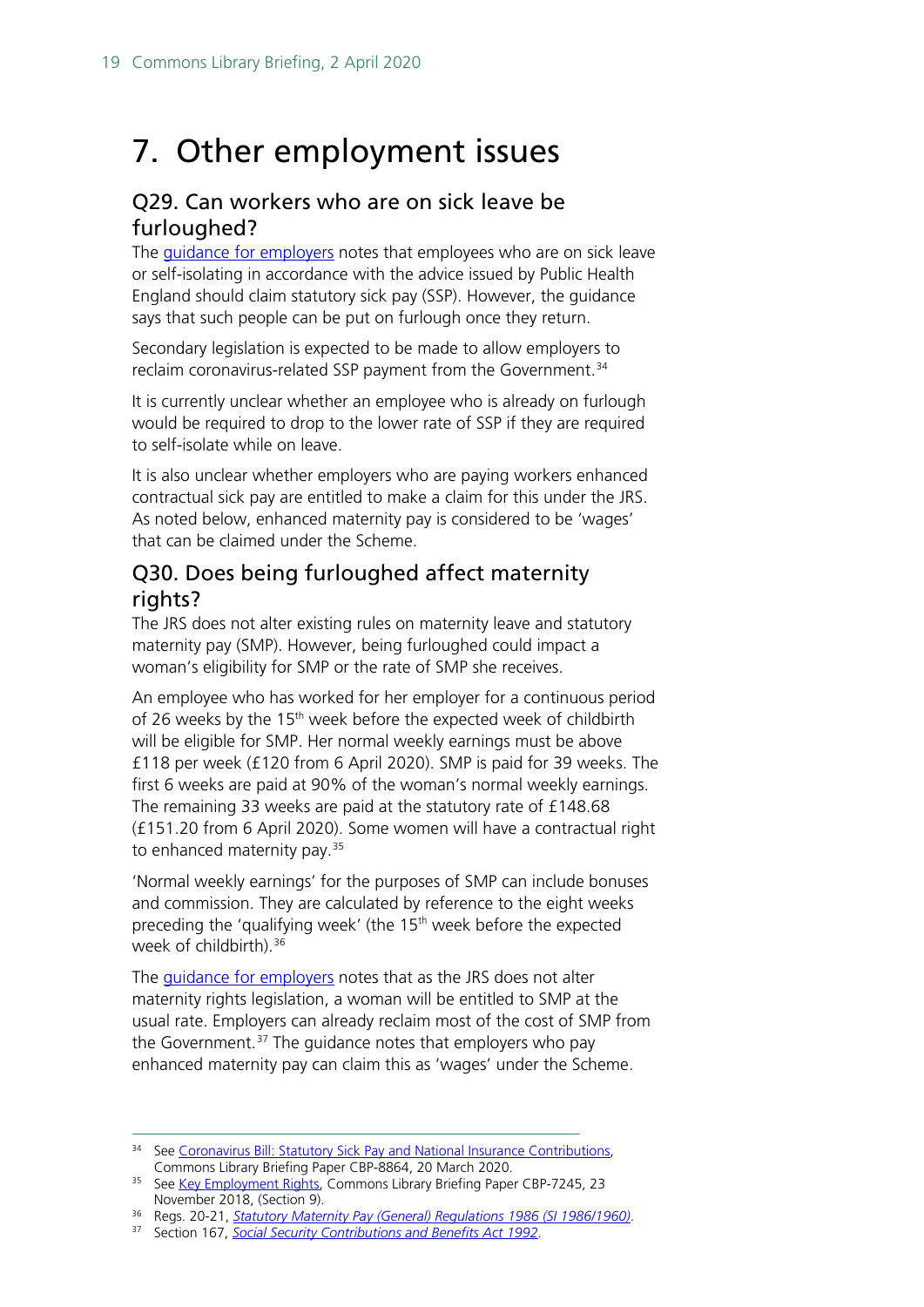However, Maternity Action, a leading maternity rights organisation, has noted that a woman who is furloughed or on SSP in the period preceding her 'qualifying week' would be on lower pay and that this could impact either her eligibility for SMP or the rate at which it is paid:

#### **If I'm off work on Statutory Sick Pay (SSP) or on furlough, does that count towards the 26 weeks continuous service for qualifying for Statutory Maternity Pay (SMP)?**

Yes, any weeks on SSP or on furlough count as continuous employment. In order to qualify for SMP you must be employed by the same employer for at least 26 weeks by the 15<sup>th</sup> week before your baby is due. If you are on SSP or on furlough during part of that period it will still count towards your continuous employment. But bear in mind that SSP is below the earnings threshold for SMP, so it may affect your average earnings, see question above. If you are on furlough and receiving 80% of your normal pay this will also affect how much SMP you will get.<sup>[38](#page-19-2)</sup>

A woman who becomes ineligible for SMP will still be able to claim [Maternity Allowance.](https://www.gov.uk/maternity-allowance) However, this is paid entirely at the statutory rate.

#### <span id="page-19-0"></span>Q31. Does being furloughed affect continuity of employment?

The Government guidance does not address continuity of employment.

A number of employment rights are only available to employees who have a period of continuous employment with their employer. Examples include the protection from unfair dismissal, the right to redundancy pay and notice pay. There are detailed rules for determining what constitutes 'continuous employment'.

Generally speaking, continuity is broken by a period of a week where the relationship is not governed by the employment contract. Even then, continuity is preserved in certain cases, such as where there is a 'temporary cessation of work'.[39](#page-19-3)

As the employment contract continues to apply during periods of furlough, being furloughed should not affect continuity in itself.

However, if a worker has been made redundant and is subsequently rehired to be furloughed under the scheme, the dismissal may have broken their continuity. Alan Bogg and Michael Ford QC have called for a statutory provision to preserved continuity in such circumstances.<sup>[40](#page-19-4)</sup>

#### <span id="page-19-1"></span>Q32. Does annual leave continue to accrue during furlough?

The Government guidance does not mention how the JRS will interact with the law on annual leave.

As workers remain employed during periods of furlough, the annual leave will presumably continue to accrue. This should be the case for

<span id="page-19-2"></span> $38$  Maternity Action, FAQs: Covid-19 – rights and benefits during pregnancy and [maternity leave](https://maternityaction.org.uk/covidmaternityfaqs/) (accessed 1 April 2020).

<span id="page-19-3"></span><sup>&</sup>lt;sup>39</sup> Section 212, Ibid.

<span id="page-19-4"></span><sup>40</sup> Alan Bogg and Michael Ford QC, Legislating in Times of Crisis: The Coronavirus Job [Retention Scheme,](https://uklabourlawblog.com/2020/03/23/legislating-in-times-of-crisis-the-coronavirus-job-retention-scheme-by-alan-bogg-and-michael-ford/) UK Labour Law Blog, 23 March 2020 (accessed 31 March 2020).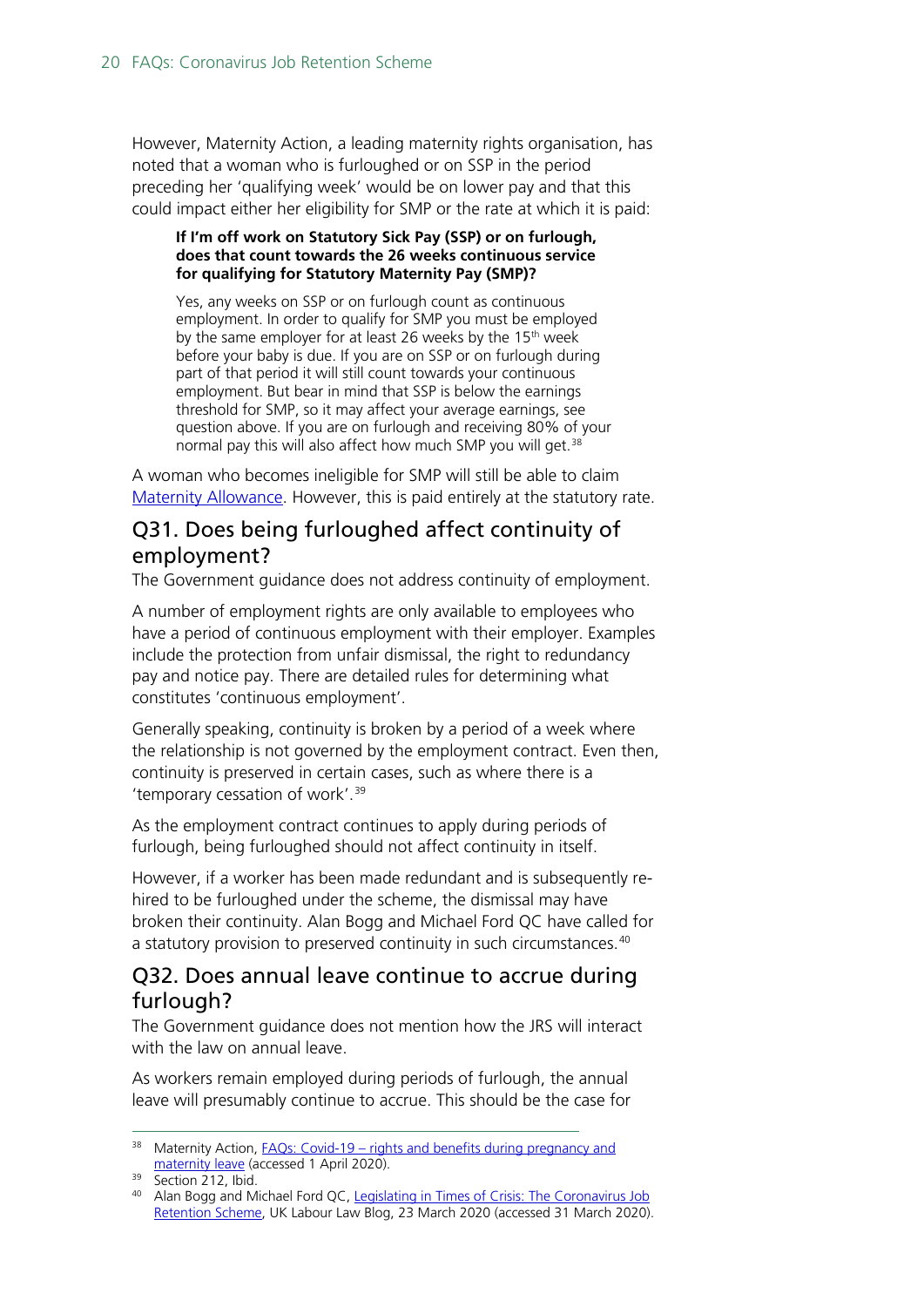both the statutory entitlement (5.6 week) and any contractual holiday, although the latter could be varied by agreement.

It is currently unclear whether a worker can take annual leave while they are on furlough.<sup>[41](#page-20-0)</sup> The guidance does not address this point.

A worker who takes annual leave is entitled to receive holiday pay under the *[Working Time Regulations](http://www.legislation.gov.uk/uksi/1998/1833/contents/made) 1998* (WTR). Holiday pay is calculated using the normal rules for calculating a week's pay in employment law.[42](#page-20-1) This involves the use of a twelve week reference period.

However, the WTR implements EU law and must be interpreted in accordance with the *[Working Time Directive \(Directive 2003/88/EC\)](https://eur-lex.europa.eu/legal-content/EN/TXT/?uri=celex%3A32003L0088)*. The Directive requires that workers be paid their 'normal remuneration' for four weeks of annual leave. In the past, UK law has been interpreted so as to allow commission, bonuses and overtime to be included in the calculation of pay. [43](#page-20-2) If a worker is able to take annual leave during periods of furlough, while they are on reduced pay, it is unclear what would constitute their 'normal remuneration'.

It is also unclear if an employer could make a claim under the JRS to cover holiday pay costs.

<span id="page-20-0"></span><sup>41</sup> See David Reade QC and Daniel Northall, The Coronavirus Job Retention Scheme: [More holiday cancellations?,](http://www.littletonchambers.com/the-coronavirus-job-retention-scheme-more-holiday-cancellations-1545) Littleton, 2 April 2020 (accessed 2 April 2020).

<span id="page-20-1"></span><sup>42</sup> Reg. 16, *Working Time Regulations 1998 (SI 1998/1833).*

<span id="page-20-2"></span><sup>43</sup> *[Lock v British Gas Trading Ltd](https://www.bailii.org/ew/cases/EWCA/Civ/2016/983.html)* [2016] EWCA Civ. 983.